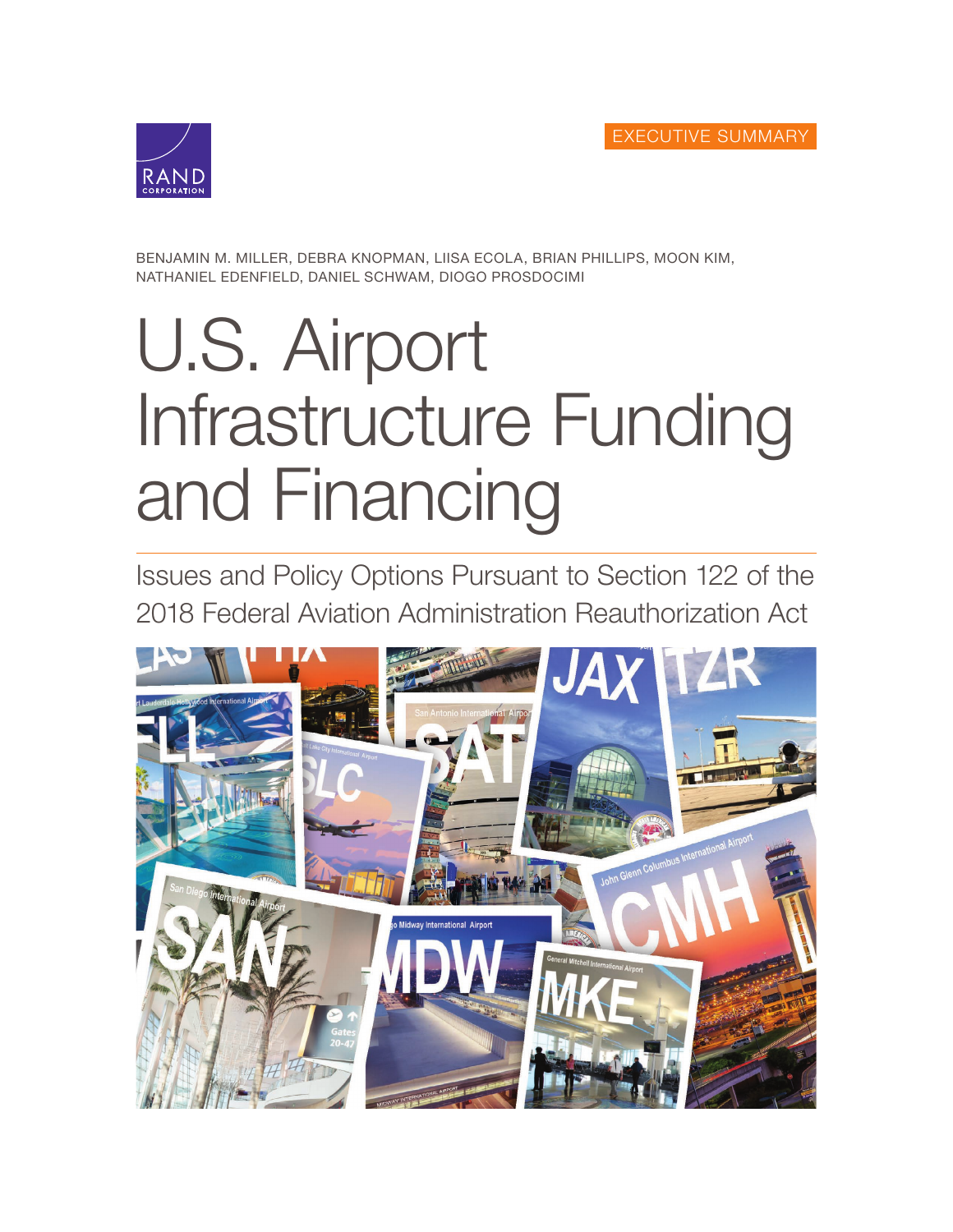For more information on this publication, visit [www.rand.org/t/RR3175z2](http://www.rand.org/t/RR3175z2)

**Library of Congress Cataloging-in-Publication Data** is available for this publication. ISBN: 978-1-9774-0428-2

> Published by the RAND Corporation, Santa Monica, Calif. © Copyright 2020 RAND Corporation RAND<sup>®</sup> is a registered trademark.

*Cover: Photos used with permission of Airports Council International – North America.*

#### Limited Print and Electronic Distribution Rights

This document and trademark(s) contained herein are protected by law. This representation of RAND intellectual property is provided for noncommercial use only. Unauthorized posting of this publication online is prohibited. Permission is given to duplicate this document for personal use only, as long as it is unaltered and complete. Permission is required from RAND to reproduce, or reuse in another form, any of its research documents for commercial use. For information on reprint and linking permissions, please visit [www.rand.org/pubs/permissions.](http://www.rand.org/pubs/permissions)

The RAND Corporation is a research organization that develops solutions to public policy challenges to help make communities throughout the world safer and more secure, healthier and more prosperous. RAND is nonprofit, nonpartisan, and committed to the public interest.

RAND's publications do not necessarily reflect the opinions of its research clients and sponsors.

Support RAND Make a tax-deductible charitable contribution at [www.rand.org/giving/contribute](http://www.rand.org/giving/contribute)

[www.rand.org](http://www.rand.org)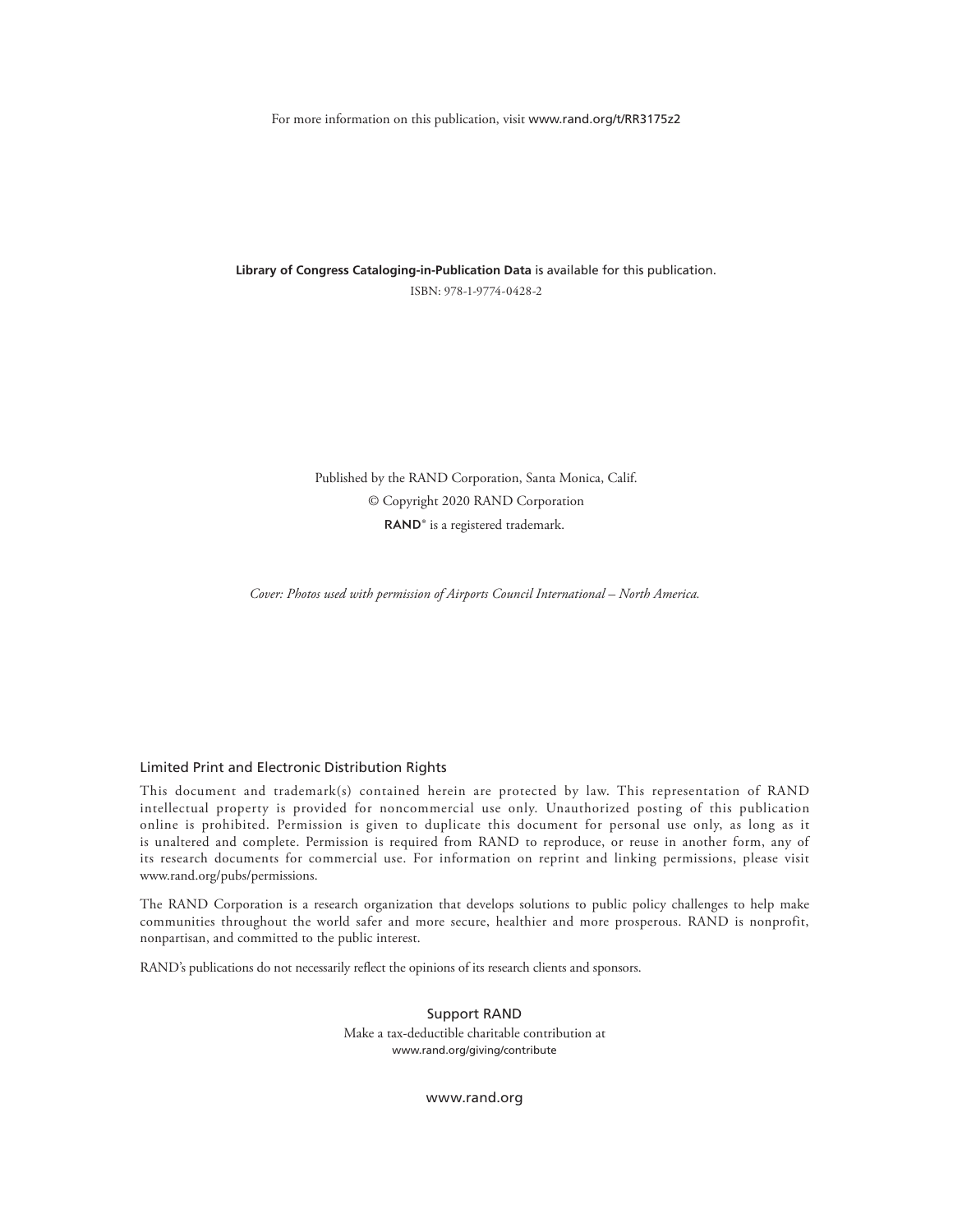Passenger air travel is at an all-time high. In 2018, passengers boarded (enplaned) domestic flights more than 780 million times at the nation's 506 *commercial service airports*, which are publicly owned airports that serve at least 2,500 enplanements per year and receive scheduled passenger service. Demand for air travel has increased over time, and projections suggest that trend will continue. In response, commercial service airports have been investing in the infrastructure required to meet future demand for air travel. A key question for Congress is whether current levels of spending will be sufficient under existing federal policies to enable commercial service airports to make appropriate and timely infrastructure investments to meet future demand.

Congress authorized a study of commercial service airports' infrastructure needs and existing financial resources in the Federal Aviation Administration (FAA) Reauthorization Act of 2018. Section 122 of the Act directed the FAA to engage an independent research organization to consider these issues, as well as related concerns, and to "make recommendations on the actions needed to upgrade the national aviation infrastructure system to meet the growing and shifting demands of the 21st century." RAND, a nonprofit and nonpartisan policy research organization, was selected by the FAA through a competitive qualifications-based process to conduct this study. This executive summary and the full report,<sup>1</sup> like all RAND reports, are published independently by the RAND Corporation and do not require the consent or approval of the FAA or any other government agency.

The RAND research team commenced the study in late December 2018. Throughout the study period, we gathered and analyzed data, reports, and other materials relevant to funding, financing, and infrastructure conditions at U.S. airports. As required in Section 122(b) of the Act, we convened a panel of national experts drawn from a variety of stakeholder perspectives. The first meeting of this panel occurred in March 2019, and a second meeting occurred in August 2019. We also sought the perspectives of additional experts in the field. The report is the product of these research activities and fulfills the mandate of Section 122 that the independent organization (RAND) submit a report of its findings directly to Congress and the Secretary of Transportation by January 2020.

The primary audience for the report is members of Congress and their staffs as well as officials in the U.S. Department of Transportation, which includes the FAA. However, the report has been written to make this important but complex topic accessible to a broader audience. To this end, the purposes of the report are to explain how airports in the United States currently fund and finance their infrastructure needs, assess the adequacy of those mecha-

<sup>&</sup>lt;sup>1</sup> The full report (Miller et al., 2020) is available at [www.rand.org/t/rr3175.](http://www.rand.org/t/rr3175)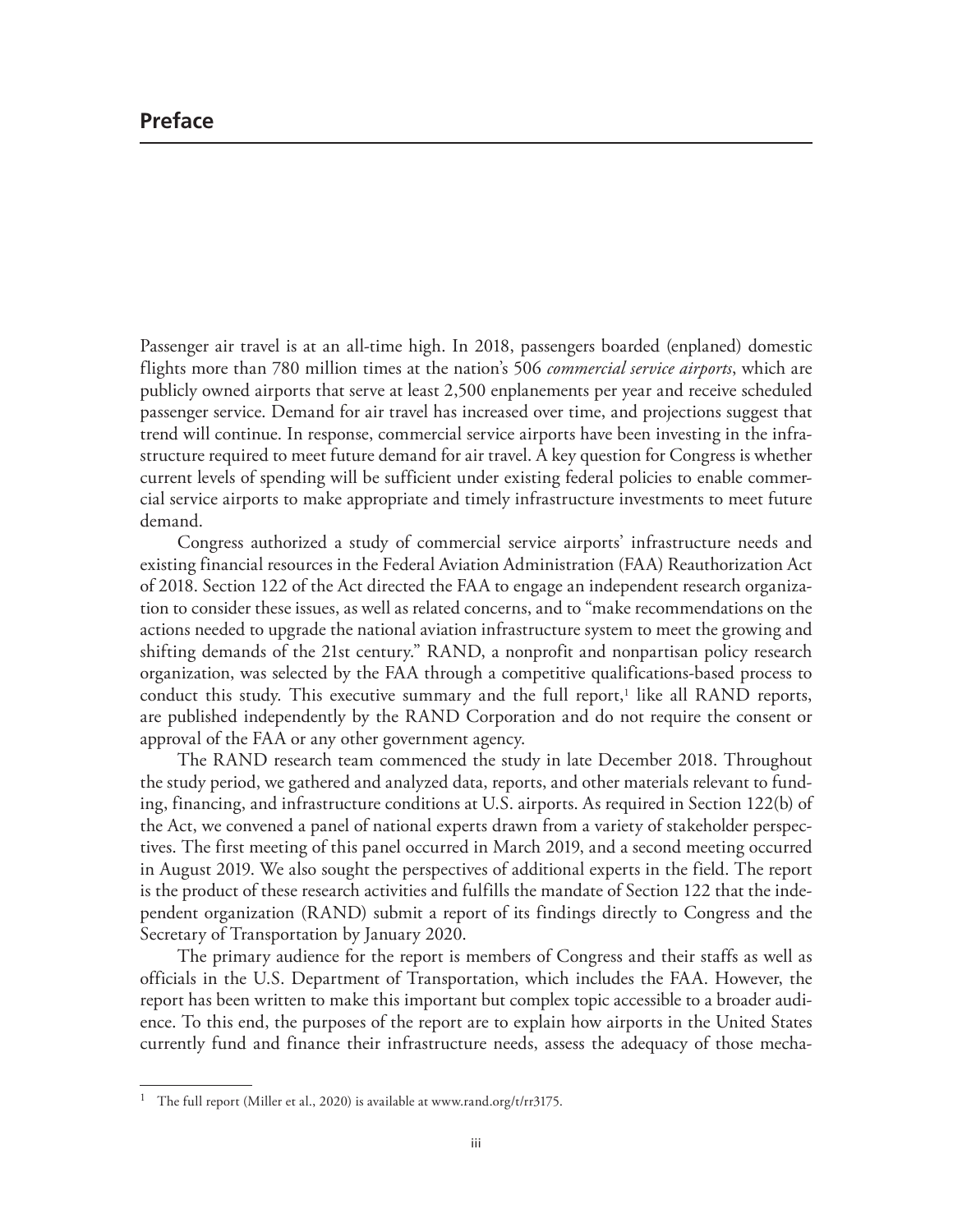nisms for maintaining a well-functioning aviation system, and present findings and recommendations to policymakers. In support of these purposes, we describe airports' planning and business processes; examine airports' interactions with the airline industry, local and state governments, and other stakeholders; and describe the federal government's role in funding, regulating, and otherwise affecting the decisionmaking behind airport infrastructure investment.

# **RAND Social and Economic Well-Being**

RAND Social and Economic Well-Being (SEW), a division of the RAND Corporation, seeks to actively improve the health, social, and economic well-being of populations and communities throughout the world. This work has been managed within SEW's Community Health and Environmental Policy program, which focuses on such topics as infrastructure, science and technology, community design, community health promotion, migration and population dynamics, transportation, energy, and climate and the environment, as well as other policy concerns that are influenced by the natural and built environment, technology, and community organizations and institutions that affect well-being. For more information, email chep@ rand.org.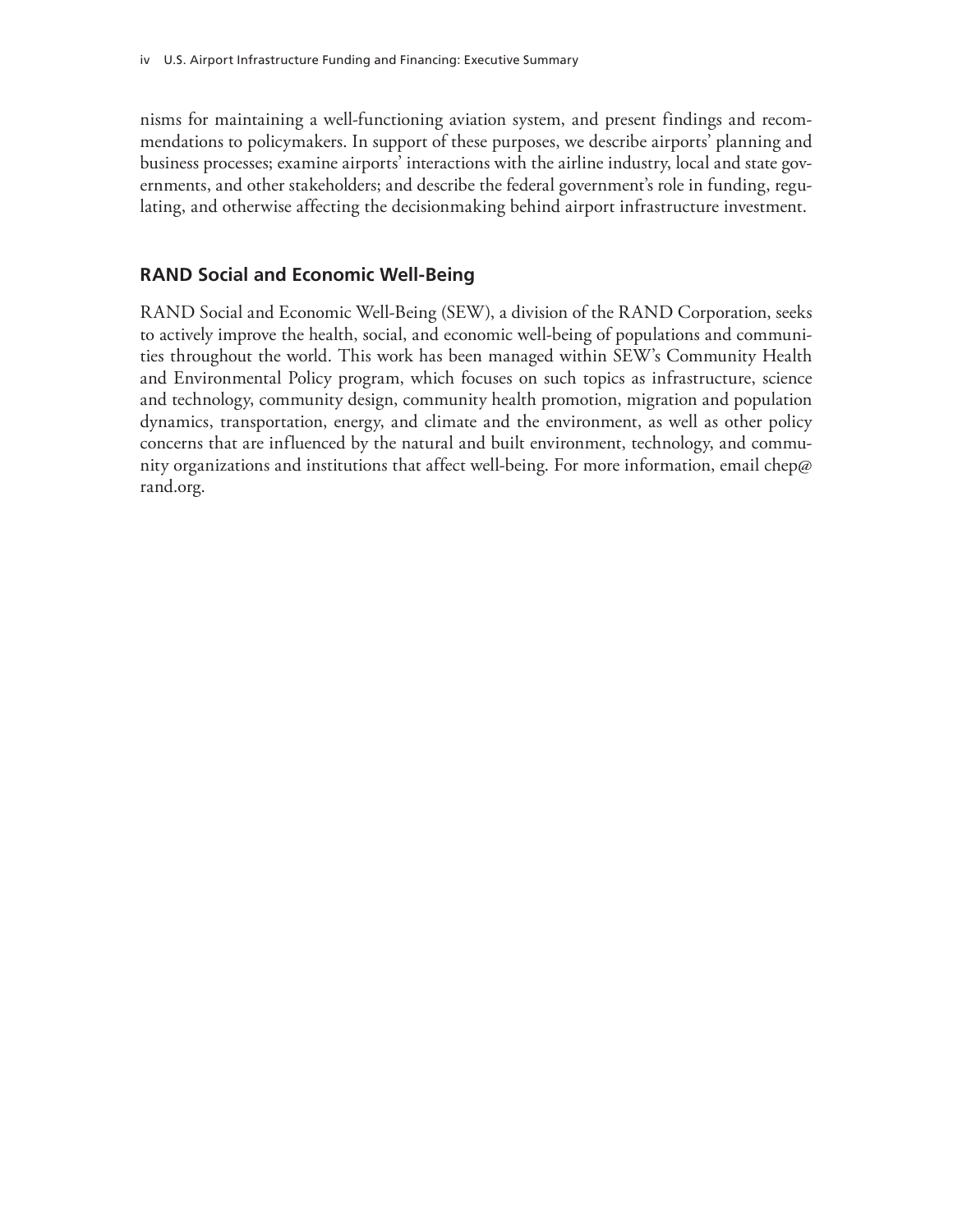# **Contents**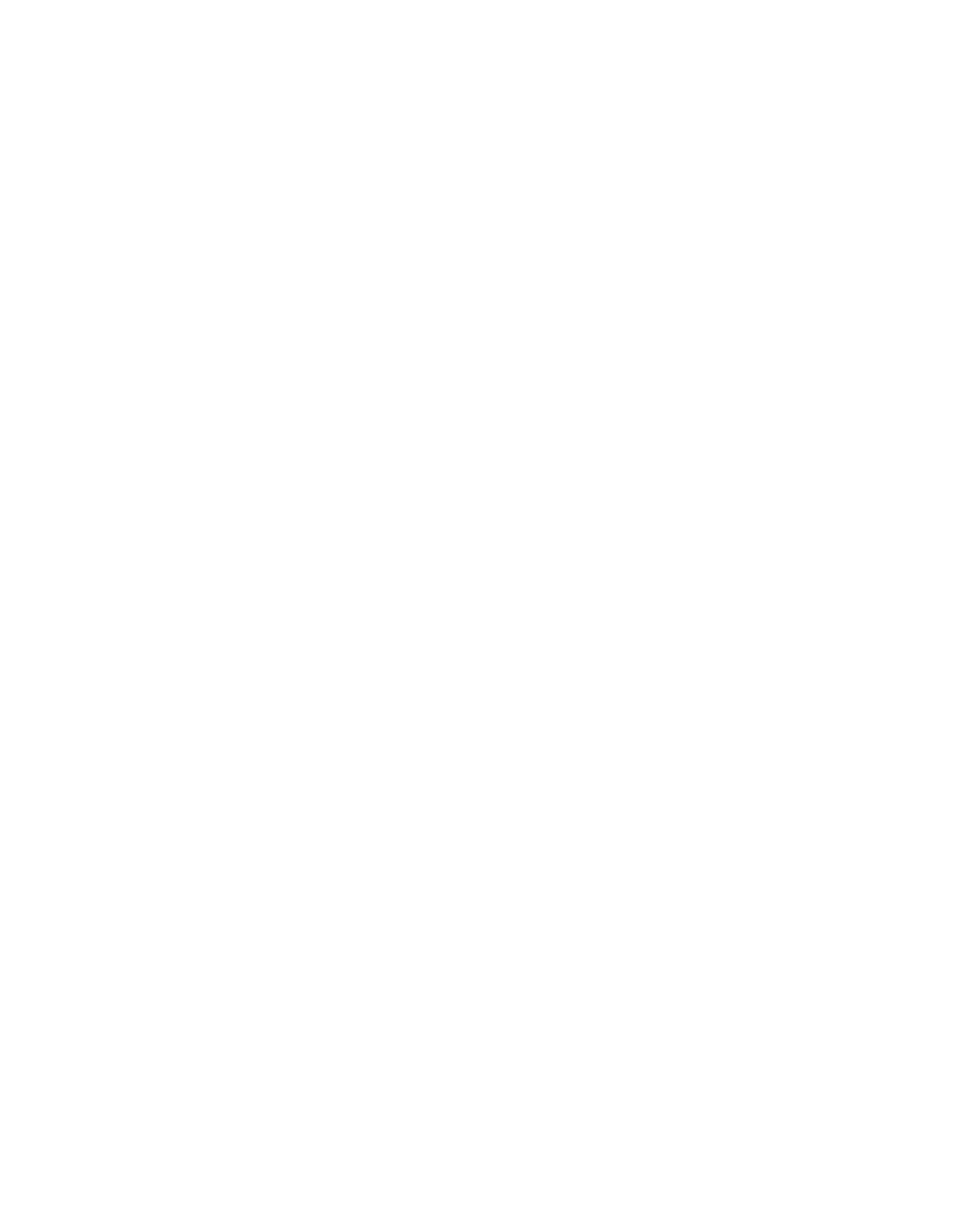As a part of Section 122 of the FAA Reauthorization Act of 2018, the RAND research team was required to convene an expert panel representing a specified range of stakeholder perspectives. We were more than happy to do so. We therefore would like to begin by expressing our deep appreciation to each of the members of the expert panel. Panel members were generous with their time and responsive to our requests for information. They provided us with muchneeded context and detail about the workings of the airport sector and the perspectives of their organizations. Together, they represent a wealth of experience and insight that could not easily have been acquired through other means. However, we emphasize that the findings and recommendations made in this report are attributed to the authors and not the panel. Participation on the panel does not represent an endorsement of the report by the individual panel members nor the organizations they represent, and at no point was the panel tasked with providing consensus recommendations. Panel members, listed alphabetically by last name, were

- Jim Coon, Senior Vice President, Government Affairs and Advocacy, Aircraft Owners and Pilots Association
- Shane Downey, Vice President of Government Relations, Global Business Travel Association
- Bryant Francis, Director of Aviation at the Port of Oakland
- Trish Gilbert, Executive Vice President of the National Air Traffic Controllers Association
- Adam Giombetti, Deputy CFO at Denver International Airport
- Erik Hansen, Vice President of Government Relations at the U.S. Travel Association
- Arlene Juracek, Mayor of Mount Prospect, Illinois, and Chair of the O'Hare Noise Compatibility Commission
- Charles Leocha, President of Travelers United
- Candace McGraw, CEO of Cincinnati/Northern Kentucky International Airport and Chair of the Airports Council International–North America Executive Committee
- Scott McMahon, Executive Director, Morristown Municipal Airport and Chair of the AAAE General Aviation Airports Committee
- Jeffrey Northgraves, Manager of Knox County Regional Airport
- Sharon Pinkerton, Senior Vice President, Legislative and Regulatory Policy, Airlines for America
- Chris Poinsatte, CFO at Dallas/Fort Worth International Airport
- Mark Rodrigues, Assistant Director, Airport Development, Regional APCS Division, International Air Transport Association
- Brian Sprenger, Airport Director of Bozeman Yellowstone International Airport
- John Strong, CSX Professor of Business Administration at William and Mary.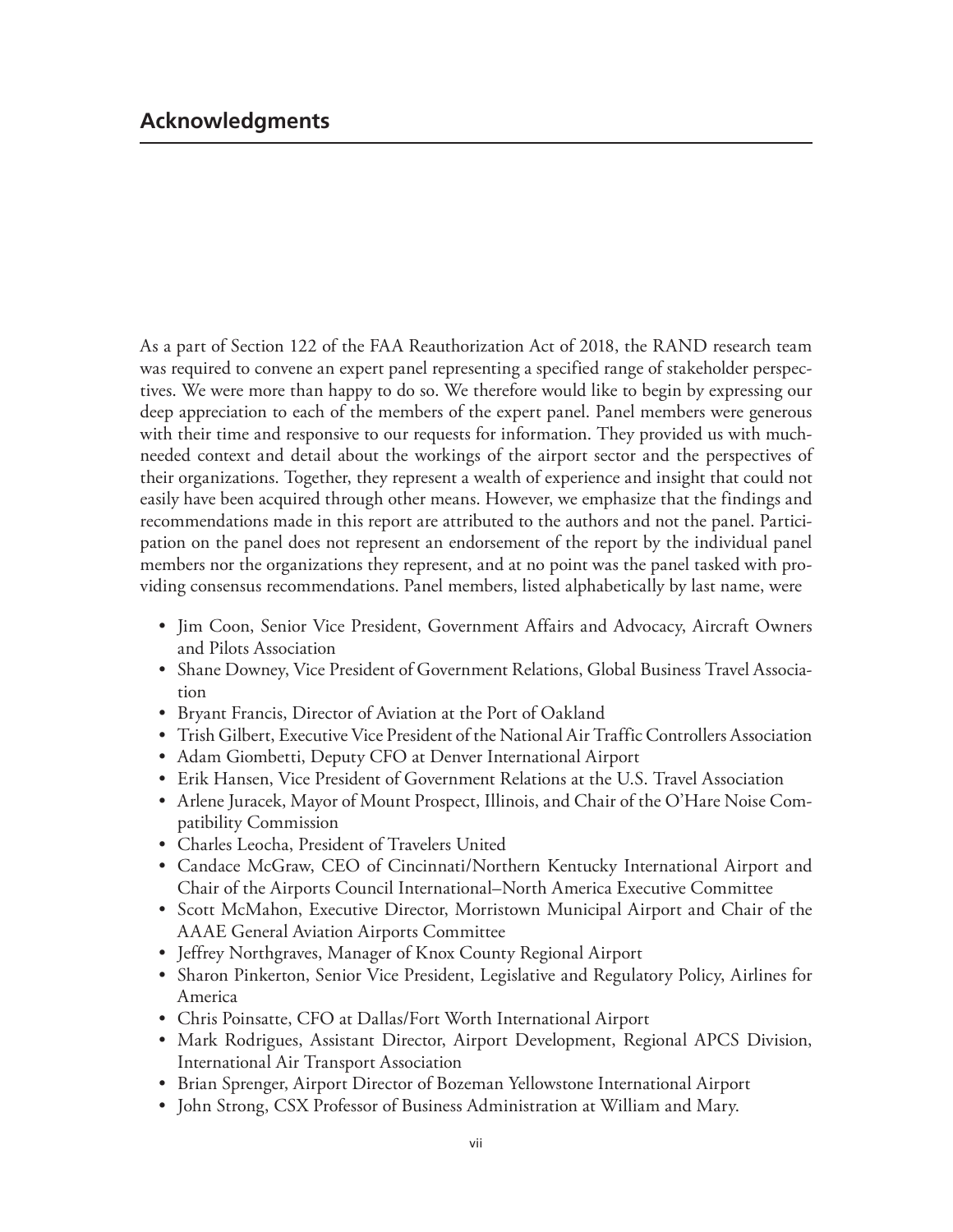In addition to panel members, we wish to thank other experts who made themselves available to the RAND team for in-person and phone interviews. These include, in alphabetical order, representatives from Airlines for America, Airports Council International–North America, Airports Council International–World, Cincinnati/Northern Kentucky International Airport, Frasca & Associates, International Air Transport Association, Landrum and Brown, LoneStar Airport Holdings LLC, the National Business Aviation Administration, United Airlines, and a retired airline executive. We wish to express particular gratitude to Ken Cushine for his generosity in ensuring we correctly understood the airport bond market.

Many experts from the FAA were crucial to our ability to acquire data from numerous FAA databases, to understand the details of the Airport Improvement Program and the Airport and Airway Trust Fund, and to learn about other aspects of FAA programs relevant to airport infrastructure. We particularly wish to thank Elliott Black, Christina Nutting, Michael Hines, Neil Kumar, Rebecca Didio, Roger Schaufele, Jr., Chia-Mei Liu, Li Ding, Peter Leboff, Jeffrey Wharff, David Duchow, Kevin Willis, Jim Brown, Scott Mitchell, Joe Manges, Beth Newman, and many others we have failed to mention, all of whom were unfailingly responsive and helpful throughout the study process, enabling us to conduct our independent assessment.

Finally, we wish to thank our RAND colleagues, Frank Camm and Lauri Rohn, for their timely and constructive reviews of our work throughout the study period as part of the RAND quality assurance process. We thank John Strong for wearing a second hat as an external reviewer in addition to being a member of our expert panel. Jessie Coe helped review our econometric methodology. Anita Chandra and Ben Preston provided us with superb management support all along the way. Kristin Leuschner and Dori Walker contributed their prodigious skills in communications and graphics to the project, for which we are grateful. Brian Dau provided exceptional and timely copyediting, and Babitha Balan provided expert oversight to the production process. And finally, we express immense gratitude to our RAND colleague, Chanel Skinner, who assisted us with meeting planning and all manner of administrative details and generally made the impossible somehow come together anyway.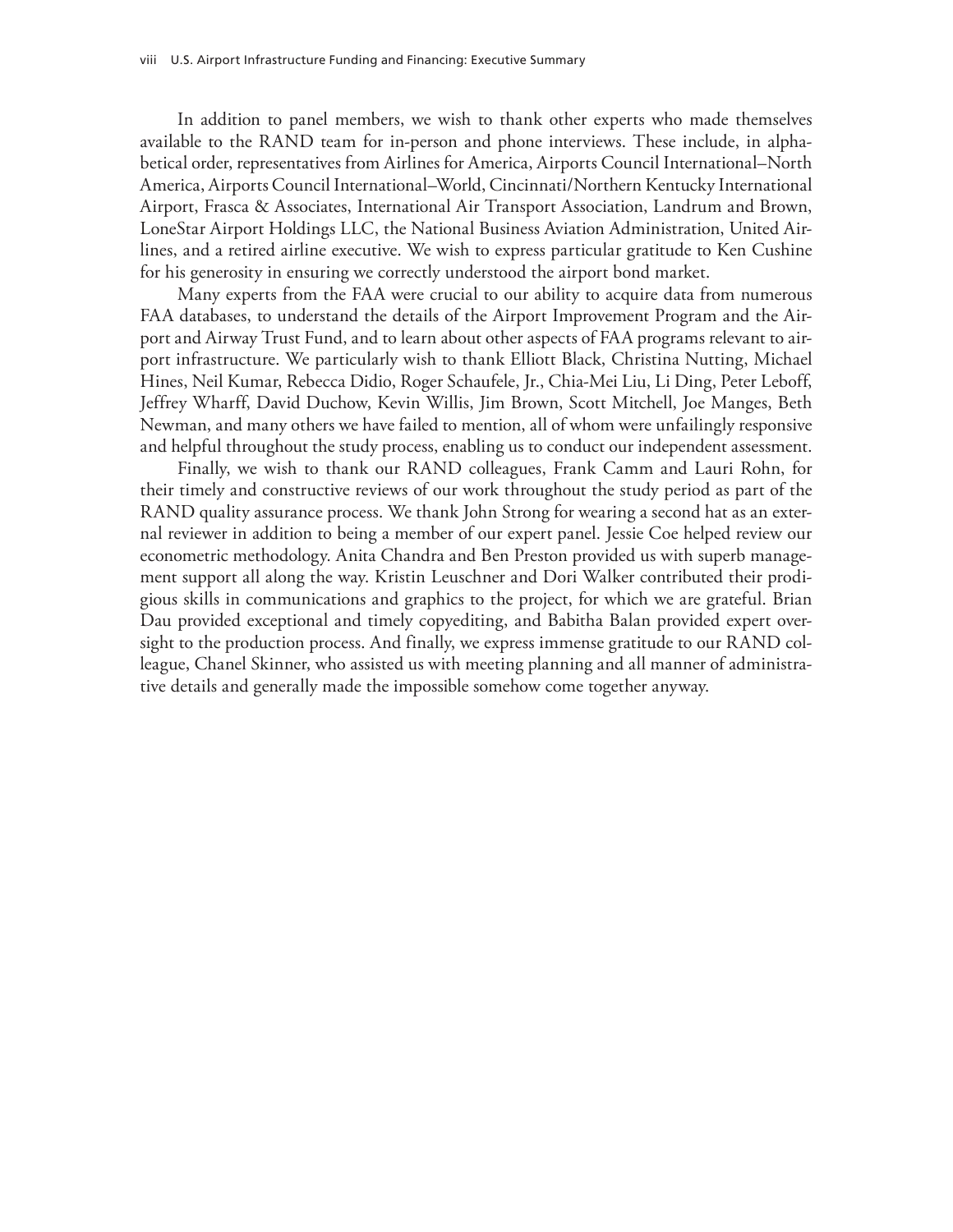Section 122 of the Federal Aviation Administration (FAA) Reauthorization Act of 2018 directed the FAA to contract with an independent research organization to address questions and provide recommendations related to infrastructure funding and financing at commercial service airports. These airports are publicly owned, serve at least 2,500 passenger boardings per year, and receive scheduled passenger service. They provide the physical infrastructure runways, terminals, gates, and other facilities—used by commercial airlines, travelers, and other air service providers. This executive summary presents the full report's core findings, recommendations, and answers to the questions listed in Section 122.1

# **The Nation's Airports**

Commercial service airports are categorized by the FAA as "large hub," "medium hub," "small hub," "non-hub," or "nonprimary commercial service," according to the number of *enplanements* (passenger boardings) that occur at the airport, as shown in Table 1. The National Plan of Integrated Airport Systems (NPIAS), developed and managed by the FAA, identifies airports that are eligible to receive federal airport infrastructure funding. The NPIAS includes all 506 commercial service airports, 2,815 general aviation (GA) airports, and seven proposed airports that are anticipated to open or be under development in the next five years. GA airports serve operations—i.e., the take-off or landing of an aircraft at an airport—beyond commercial passenger transportation, including flight training, agricultural services, aerial law enforcement, and recreational flying. Some GA airports are designated as *relievers* because they help reduce congestion at nearby commercial service airports.

# **Key Findings**

#### **Finding 1: The Color—and Control—of Money Matters**

Airports draw revenue from a wide variety of sources, each of which comes with different rules and restrictions on how funds can be spent, as well as different conditions regarding which entities must approve the spending. As a consequence, airport operators consider more than whether sufficient dollars are available to fund an infrastructure project. They also carefully consider whether and how much funding can come from different sources. Control of funding

<sup>&</sup>lt;sup>1</sup> The full report (Miller et al., 2020) is available at [www.rand.org/t/rr3175.](http://www.rand.org/t/rr3175)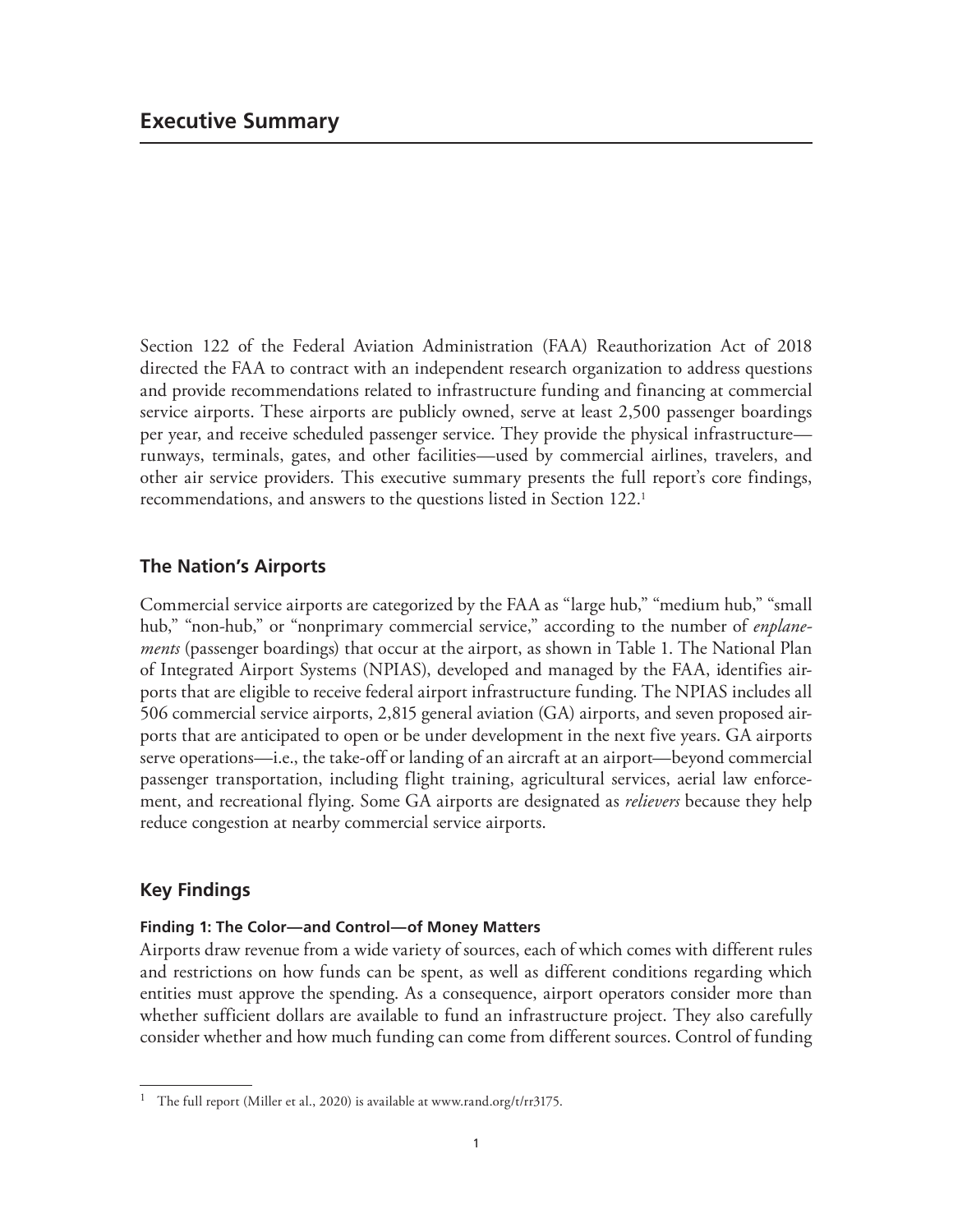| <b>Airport Classification</b>                                                                             |                                                               | Common<br><b>Name</b>                     | Criterion for<br><b>Determining</b><br><b>Common Name</b>                | Percentage<br>of Total<br><b>Enplanements</b> | Total<br><b>Enplanements</b> | Number of<br><b>Airports</b> |
|-----------------------------------------------------------------------------------------------------------|---------------------------------------------------------------|-------------------------------------------|--------------------------------------------------------------------------|-----------------------------------------------|------------------------------|------------------------------|
| <b>Commercial service:</b><br>At least 2,500 annual<br>enplanements and<br>scheduled passenger<br>service | <b>Primary:</b><br>More than<br>10,000 annual<br>enplanements | Large hub                                 | Airport accounts<br>for 1 percent or<br>more of total<br>enplanements    | 67.88                                         | 534,507,475                  | 30                           |
|                                                                                                           |                                                               | Medium hub                                | At least $0.25$<br>percent but less<br>than 1 percent                    | 18.75                                         | 147,624,888                  | 31                           |
|                                                                                                           |                                                               | Small hub                                 | At least 0.05<br>percent but less<br>than 0.25 percent                   | 9.54                                          | 75,150,646                   | 72                           |
|                                                                                                           |                                                               | Non-hub                                   | More than 10,000,<br>but less than 0.05<br>percent                       | 3.67                                          | 28,874,664                   | 247                          |
|                                                                                                           | Nonprimary:<br>No more than<br>10,000 annual<br>enplanements  | Nonprimary<br>commercial<br>service<br>45 | At least 2,500 and<br>no more than<br>10.000                             | 0.10                                          | 813.688                      | 126                          |
| <b>Noncommercial</b><br>service: Less than<br>2,500 annual<br>enplanements                                |                                                               | General<br>aviation<br>G                  | Less than 2,500                                                          | 0.05                                          | 378,858                      | 2,549                        |
|                                                                                                           |                                                               | Reliever<br>A                             | Designated to<br>relieve congestion<br>at commercial<br>service airports | 0.01                                          | 107,503                      | 261                          |

#### **Table 1 Characteristics of National Plan of Integrated Airport Systems Airports, 2018**

SOURCE: RAND analysis of T-100 segment data (Bureau of Transportation Statistics, 2019) and FAA, 2017. NOTE: Enplanements are for domestic flights only. Domestic flights begin and end in the United States.

decisions is an important determinant in an airport's funding preferences. Depending on the "color of money," airports also are required to line up approvals from the appropriate combination of federal regulators, local and state governments, and airlines before proceeding to make capital investments in airport infrastructure.

#### **Finding 2: If You've Seen One Airport, You've Seen One Airport**

Although airports across the nation face many of the same challenges, the financial capabilities and local context of each airport can vary widely. All commercial service airports face the same broad industry trends, such as growing demand for air travel, increasing plane sizes, and vulnerability of airport business models to disruptive technologies, such as ride-hailing services (e.g., Uber and Lyft), self-driving vehicles, and the use of drones. Airports also face the same federal rules and regulations on funding, safety, security, and other issues. Most airports have managed to sustain sufficient investment in runways, terminals, and other services while maintaining strong credit ratings.

However, other factors affecting airports' financial capacities vary widely from airport to airport. Some airports appear better-positioned financially to manage future growth than others. The prospect of growth in demand is closely tied to local economic conditions, which can inject a significant amount of uncertainty into airports' financial plans. Further, how financial risks are distributed between airports and airlines depends on the particulars of use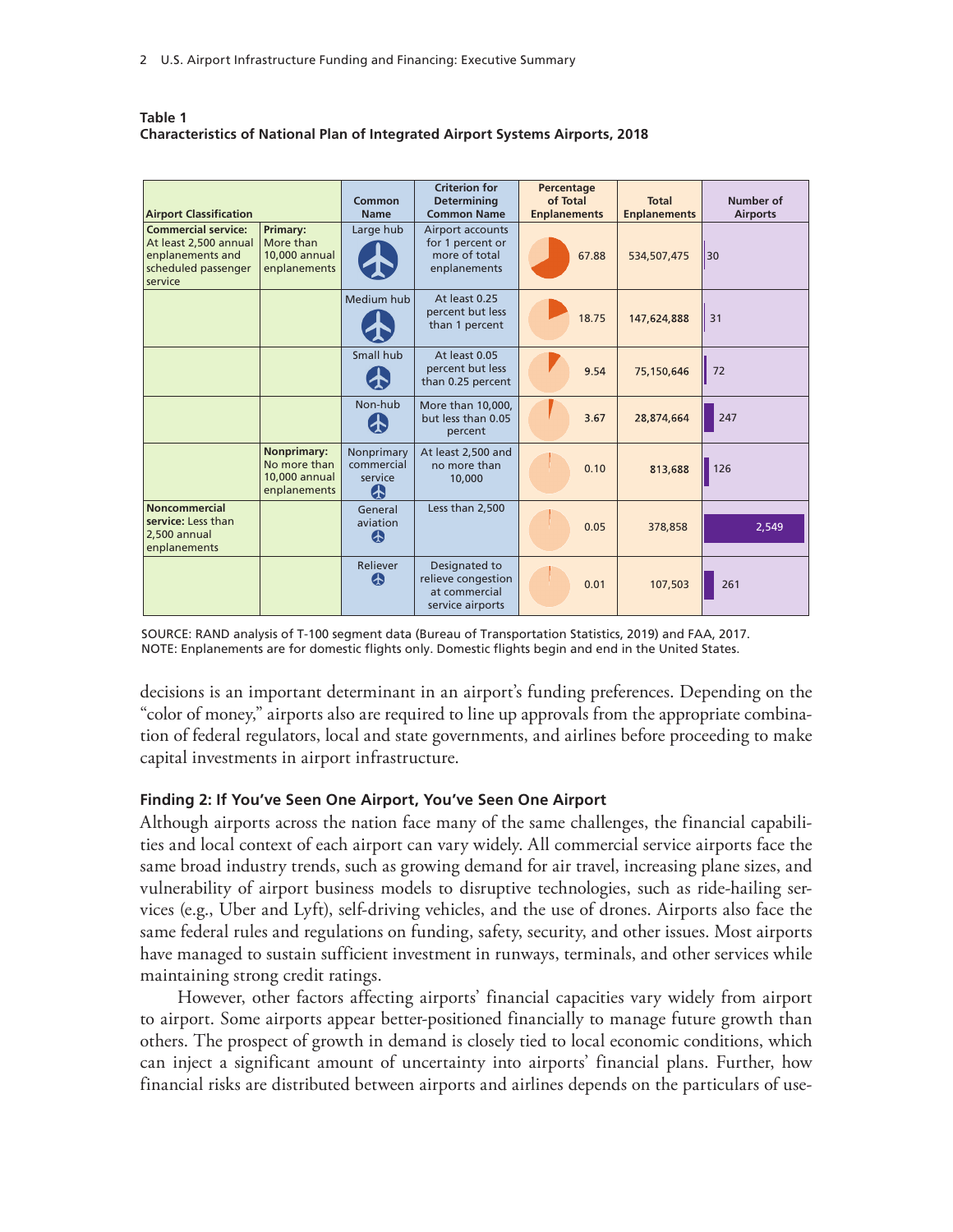and-lease agreements between individual airports and their tenant airlines. Differences in local governance arrangements and physical assets shape airports' opportunities for raising capital. Airports also have widely varying amounts of cash reserves, airline competition, and infrastructure-related delays, some of which reflect limitations on land availability or disagreements over local land-use policy and public priorities.

#### **Finding 3: There Are Known Areas in Which Infrastructure Investment Is Needed**

Airport runways are generally in good repair. This reflects the priority given to airside infrastructure—i.e., infrastructure for the operation of aircraft—in federal grants provided under the Airport Improvement Program (AIP) and the effectiveness of funding from all sources to meet airside needs. However, terminals and control towers are widely viewed as being in need of modernization, repair, or replacement. The growth in the number of enplanements has led to more crowded terminals at some airports, and many aging control towers and other air traffic control facilities require rehabilitation and upgrading. Smaller airports, which are almost wholly reliant on federal grants, struggle to generate sufficient revenues for spending on landside infrastructure for ground transportation vehicles, the processing of passengers, and other purposes.

These infrastructure limitations are one of several factors contributing to delays in the National Airspace System (NAS), and these infrastructure-related delays are thus not spread evenly across the system. Rather, a small number of capacity-constrained airports and airport pairs appear to be responsible for delays that could be partially (but not fully) addressed by sound infrastructure investment. Twenty airports (19 large hubs and one reliever) accounted for 96 percent of delays measured by the FAA's Operations Network in 2018. The top five airports alone, three of which are operated by the Port Authority of New York and New Jersey (LaGuardia Airport, John F. Kennedy International Airport, and Newark Liberty International Airport), accounted for 61 percent of delays. These delays propagate through the NAS: A flight delayed in arriving at its initial destination might be late departing for its next destination. Some of this congestion could be addressed in part through sound investments in reconfiguring or expanding infrastructure on both the airside and the landside.

#### **Finding 4: Easing Revenue Restrictions on the Passenger Facility Charge Would Reduce Airports' Borrowing Costs but Likely Would Increase Ticket Prices**

Airports will need to make significant investments in the coming years to sustain existing capacity and services and to accommodate growth in enplanements and commercial operations. The larger commercial service airports are likely to find ways to make the investments they deem to be critical, but increased access to higher revenue streams in the near term would enable these airports to complete approved priority projects sooner and at lower borrowing costs.

One proposed method for allowing commercial service airports to raise additional revenue is to change the cap on the fee that passengers are charged for their use of airport infrastructure at airports that choose to participate in the federally authorized passenger facility charge (PFC) program. With reference to the color of money in Finding 1, airlines cannot veto FAA-approved PFC-funded projects. The cap on PFCs has been set at \$4.50 per passenger since the 2000 FAA Reauthorization Act. Since that time, the purchasing power of a dollar of PFC revenues has eroded because of inflation; each dollar of PFC revenue buys only 60 percent of the construction materials it did in 2000. Increasing enplanements have increased capital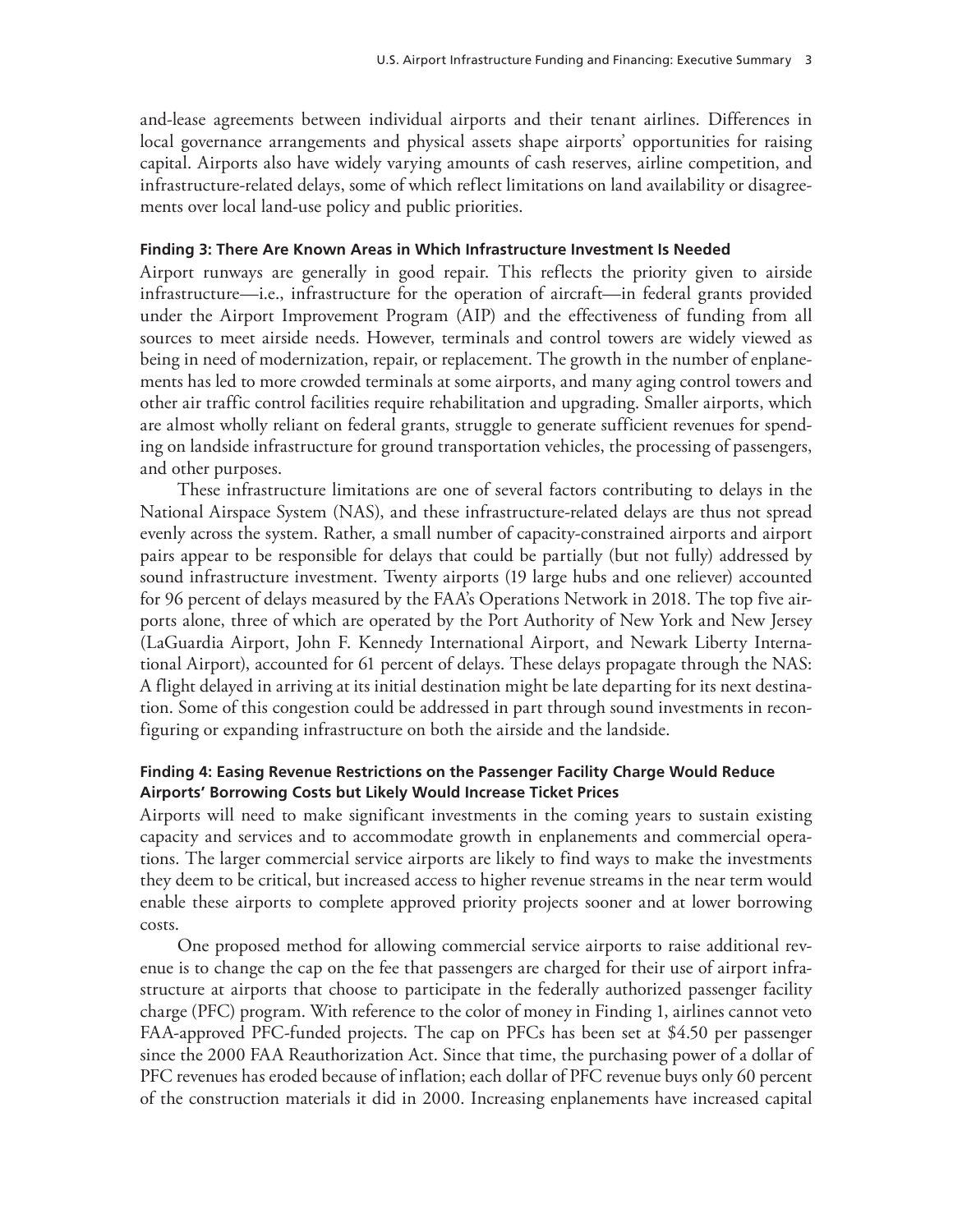investment needs at many airports. It is also true that aggregate PFC revenues have grown because of increases in nationwide enplanements, increases in the number of airports using PFCs, and the increase of the PFC cap from \$3.00 to \$4.50.

Increasing the PFC cap above the current level of \$4.50 would enable those airports that seek additional PFC revenue to initiate their approved projects sooner and pay them off more quickly, lowering costs. In the aggregate, costs for some passengers are likely to increase as a consequence of the higher PFC. However, the impacts of a PFC increase on ticket prices at a particular airport may vary depending on both airport and airline decisions.

#### **Finding 5: Smaller Airports in Small Markets Have Limited Opportunities for Revenue Generation and Rely Primarily on Grants**

Smaller airports by definition have a smaller user base that offers fewer opportunities for raising revenue and are therefore more reliant on federal (and to a much lesser extent, state) grants than larger airports for paying the high fixed costs related to runways, taxiways, aprons, safety, and security. GA airports are not eligible to collect PFCs, a mechanism that Congress authorized exclusively for use by commercial service airports, nor do GA airports have sufficient passenger volume to support such a user fee. Instead, GA and nonprimary commercial service airports rely on AIP funding, which is redistributive by design; smaller airports receive a larger share of AIP dollars than they generate in excise tax revenues to the Airport and Airway Trust Fund (AATF), which funds the AIP and many other FAA programs. Airports must be included in the NPIAS to be eligible to receive AIP funds.

There are two general types of AIP grants: entitlements and discretionary. The FAA uses discretionary grants to target specific projects at individual airports according to need and benefit to the system as a whole. The FAA awards entitlement grants to most airports in the NPIAS, although airports that receive approval for PFC-funded projects forgo a portion of their entitlement. Under current congressionally mandated funding formulas, GA and nonprimary commercial service airports are each eligible to receive entitlement grants of up to \$150,000 per year, an amount too small to support airport construction of any consequence. Airports, however, are permitted to defer their annual entitlements over several years to accumulate sufficient funds to undertake a project.

#### **Finding 6: The Airport and Airway Trust Fund Has a Large and Growing Uncommitted Balance**

The AATF, which funds many FAA programs (including the AIP), took in \$750 million more in excise tax revenues than it spent in FY 2018, ending the year with an uncommitted balance of \$6.1 billion. An uncommitted balance refers to funds that have not yet been obligated for spending. The AATF's uncommitted balance is projected to grow to \$18.8 billion by the end of FY 2023, assuming passenger enplanements (and associated excise tax revenues) continue to rise. Several of the excise taxes that fund the AATF are pegged to inflation, and all of them relate to the volume of air infrastructure utilization.

Congress has the authority to obligate AATF funds for AIP grants to airports and a wide array of other underfunded capital needs. Currently, the FAA Reauthorization Act of 2018 holds the authorized level of AATF-funded AIP grants constant at \$3.35 billion over the FY 2019 to FY 2023 period, and outlays from the AATF for other FAA purposes are assumed to grow only with inflation.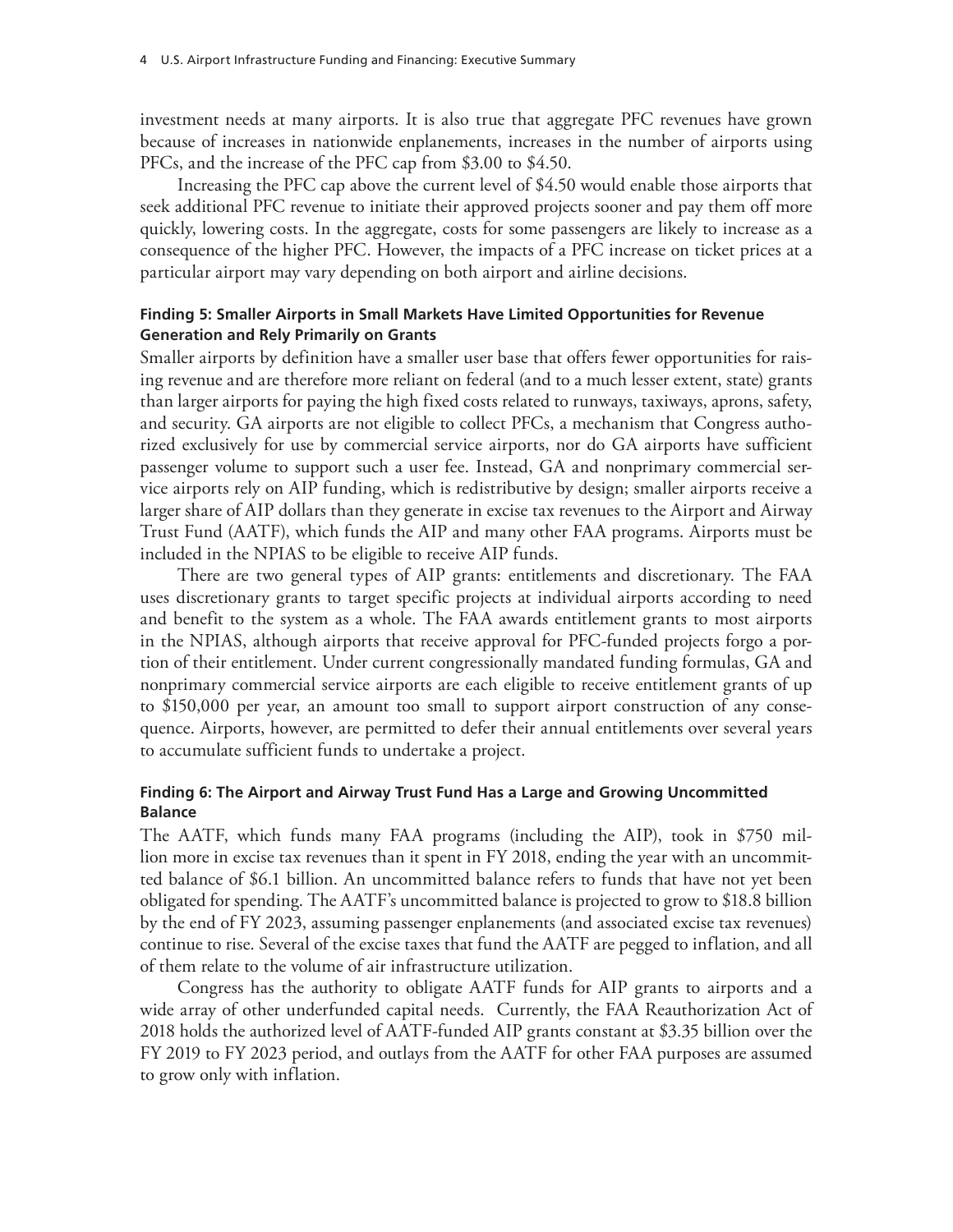#### **Finding 7: Revenue Diversion Is Still an Issue**

Revenue diversion is the use of airport operating revenues for expenditures that are either not on airport property or do not directly serve aviation purposes. Revenue diversion comes in two forms that are treated differently in policy. Both are problematic. In the first form, 12 airport sponsors—i.e., the cities or other public entities that own one or more airports—were grandfathered in when Congress mandated an end to such revenue diversion practices in 1982. Airports operated by these airport sponsors are legally allowed to divert airport operating revenue, up to a statutory limit. The second form encompasses revenue diversion by any other airport sponsor, which most frequently takes the form of state or local governments diverting revenue from aviation fuel taxes to nonaviation purposes.

The argument for grandfathering was that accounting and spending practices at these airports made a clean separation of revenue between airport and nonairport uses difficult. Correcting this challenge is not impossible because the grandfathering provision has been removed for three of the 12 airport sponsors. The amount of funds being diverted is not trivial, as a 2018 U.S. Department of Transportation (USDOT) Inspector General's report found that "[f]rom 1995 to 2015, grandfathered sponsors have reported over \$10 billion in grandfathered payments in 2015 inflation-adjusted dollars, including over \$1.2 billion in 2015" (USDOT, Office of Inspector General, 2018, pp. 1–2). The full extent of revenue collected and diverted is difficult to quantify by outside observers, including the FAA. The FAA has effective enforcement options available for discouraging the second form of revenue diversion, but the FAA's existing enforcement mechanisms are largely unable to prevent grandfathered airports from exceeding their statutory limit.

#### **Recommendations**

We recommend a portfolio of complementary changes in the PFC program, the AIP, the AATF, and in policies and procedures regarding revenue diversion. The interrelated nature of these funding programs and policies makes it important to consider these recommendations as a whole rather than in isolation. As with any proposed changes in policy, the benefits and costs of the proposed changes could result in some stakeholders being better off and others worse off, in reality or perception. In shaping our recommendations, we were guided by our findings and a vision of what funding and financing policies in support of an effective NAS should look like, informed by our analysis and consultations with experts and stakeholders. In our vision of a well-functioning system of funding and finance,

- airports are able to draw on sufficient and stable sources of revenue, in conjunction with funding from capital markets, to maintain existing capacity, accommodate growth, and support a safe and sustainable NAS in the coming decades
- federal funding is effectively, efficiently, and flexibly deployed to address needs in the NAS that are of national significance and benefit
- airports of all sizes run safe, efficient, and sustainable operations for the betterment of their communities and the NAS as a whole.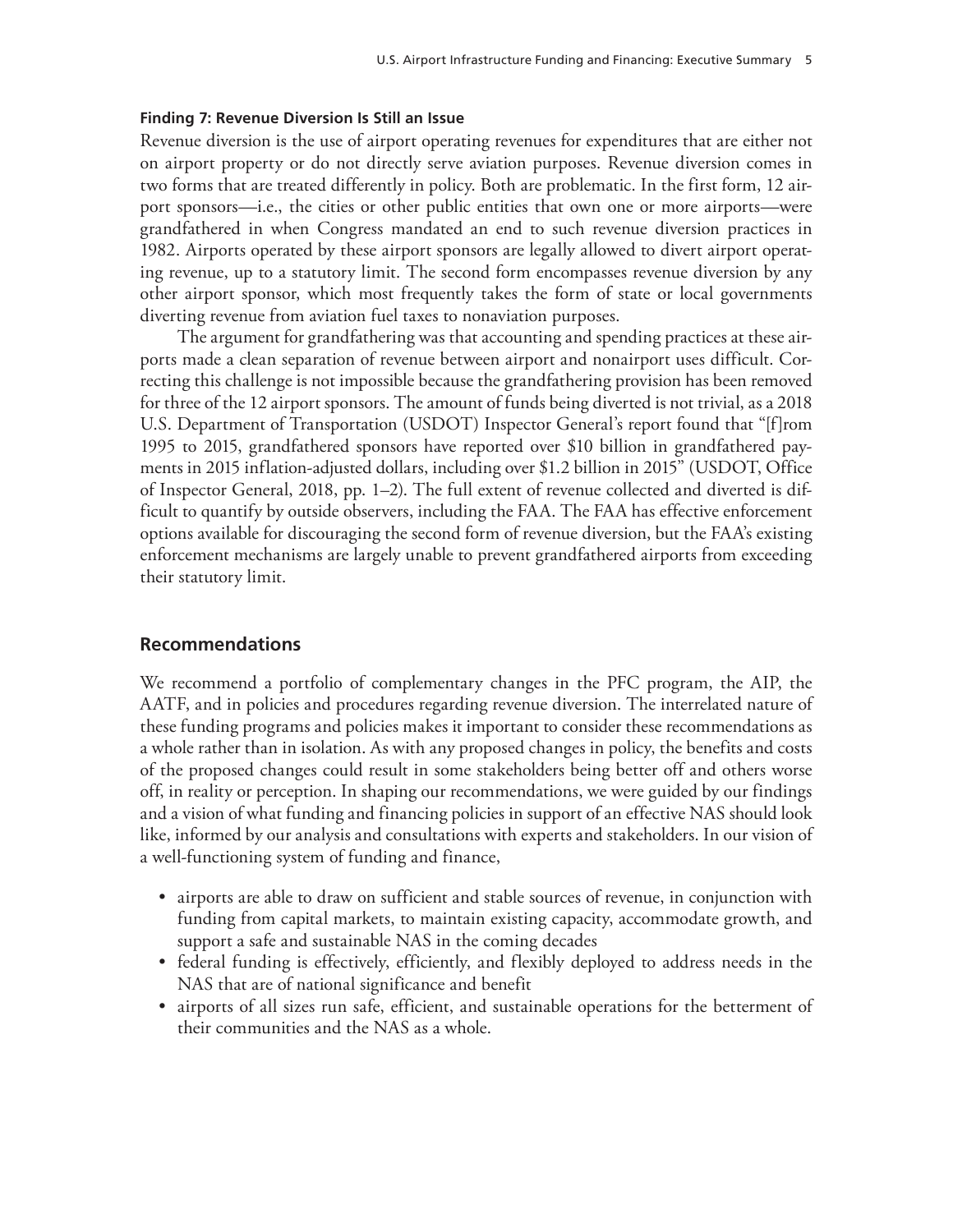This vision and the findings discussed above provide the basis for our recommendations. Table 2 shows how our recommendations are connected to the preceding findings. Our findings are in turn supported by the details presented in this report.

#### **Changes to the PFC Program**

Congress has several options regarding changes to the PFC program. We present and discuss four policy options in Chapter Nine: (1) index the current cap to inflation, (2) increase the flexibility of airport revenue but do not increase cumulative revenue other than indexing the cap to inflation, (3) raise but do not remove the PFC cap and index the cap to inflation thereafter, and (4) remove the PFC cap entirely.

We recommend that Congress pursue the third option of increasing, but not removing, the PFC cap, with subsequent indexing. This option would improve airports' abilities to make timely and efficient capital investments to meet growing future demand, while leaving in place FAA oversight of project justification and costs on passengers. Specifically, we recommend that Congress

- raise the current PFC cap of \$4.50 to approximately \$7.50 for passengers at their point of origin only
- index the new PFC cap to inflation
- eliminate 100 percent of AIP primary entitlements for medium- and large-hub airports that choose to raise their PFC above \$4.50.

We are not aware of compelling evidence or data justifying a particular level for a new cap. Any number could be chosen, but we note that if the \$4.50 cap had been indexed to inflation in 2000 using the Producer Price Index for construction materials, it would now be set at \$7.44. For this reason, we suggest that the cap in this option be around this value, perhaps

| <b>Finding</b>                                                                                                                          | Changes to<br>the PFC | <b>Changes to</b><br>the AIP | Changes to<br>the AATF | <b>Changes</b><br>to revenue<br>diversion |
|-----------------------------------------------------------------------------------------------------------------------------------------|-----------------------|------------------------------|------------------------|-------------------------------------------|
| Finding 1: The color—and control—of money matters.                                                                                      |                       |                              |                        |                                           |
| Finding 2: If you've seen one airport, you've seen one<br>airport.                                                                      |                       |                              |                        |                                           |
| Finding 3: There are known areas in which<br>infrastructure investment is needed.                                                       |                       |                              |                        |                                           |
| Finding 4: Easing revenue restrictions on the PFC<br>would reduce airports' borrowing costs but likely<br>would increase ticket prices. |                       |                              |                        |                                           |
| Finding 5: Small airports in small markets have limited<br>opportunities for revenue generation and rely<br>primarily on grants.        |                       |                              |                        |                                           |
| Finding 6: The AATF has a large and growing<br>uncommitted balance.                                                                     |                       |                              |                        |                                           |
| Finding 7: Revenue diversion is still an issue.                                                                                         |                       |                              |                        |                                           |

#### **Table 2 Connection Between Recommendations and Findings**

NOTE: Shaded boxes identify the findings that provide evidentiary support for the recommendation.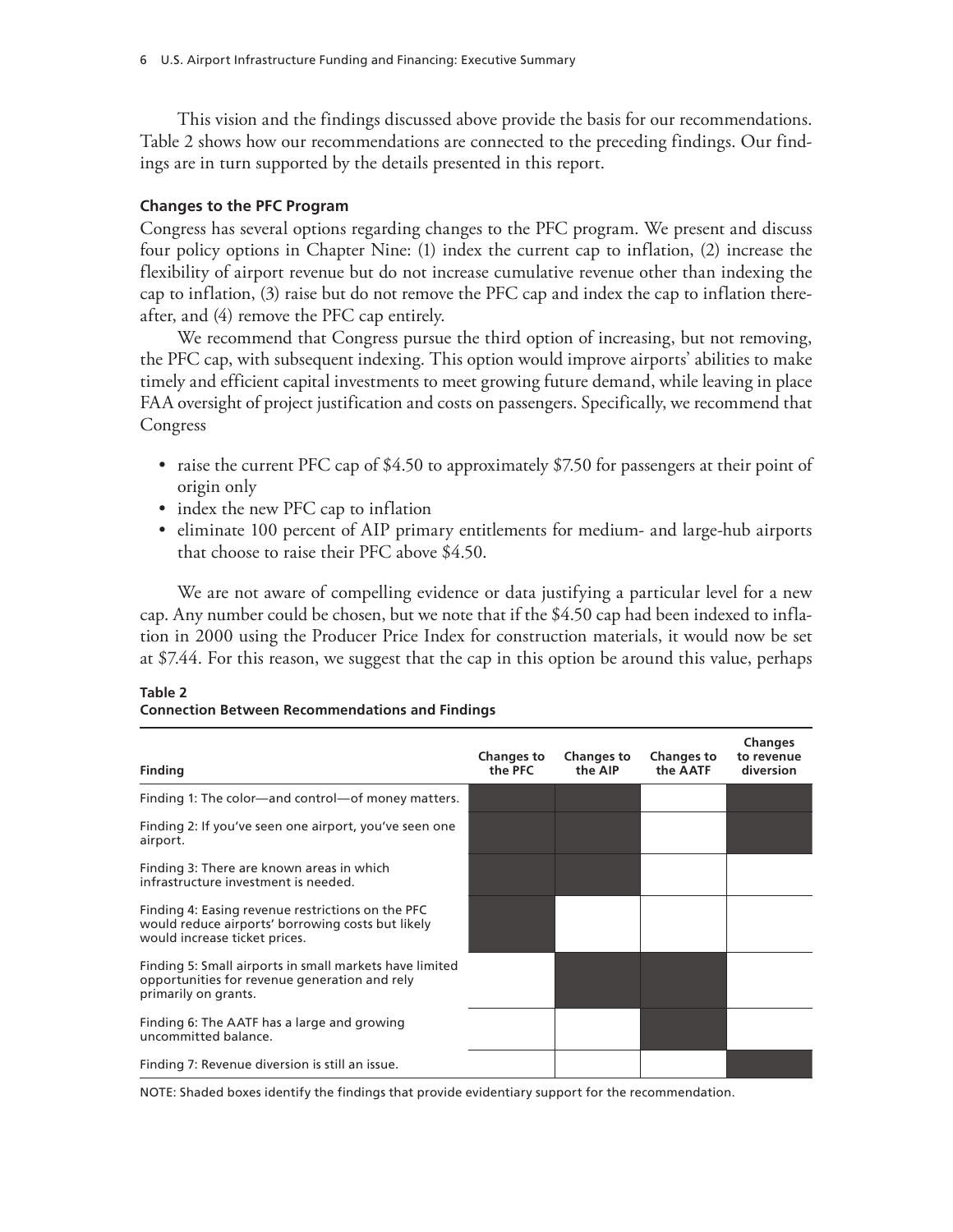rounded up to \$7.50, although other levels could be chosen. Although an increase in the PFC cap would likely result in higher ticket prices for passengers traveling through airports that raised their PFC collections, there remains in place a set of guardrails to weigh the public benefits of PFC-funded projects relative to the costs imposed on passengers. Airports will continue to be required to justify the net benefits of projects proposed for PFC funding to the FAA, and the FAA retains its discretion to approve or disapprove applications for these projects. Further, airports will still need to be responsive to comments from airlines and other stakeholders when requesting a PFC increase.

To ensure that airports have sufficient and stable sources of revenue commensurate with present and future capital needs, the PFC cap should be indexed to inflation, regardless of whether the PFC cap is otherwise changed. Indexing the PFC to a construction index, such as the Producer Price Index for construction materials, would stabilize the parity of purchasing power at the current cap or a new cap set by Congress for airports making infrastructure investments. In contrast, indexing to the Consumer Price Index would hold constant the impact of PFC increases on passenger ticket prices. PFC collections in the aggregate have increased without indexing because of increases in nationwide enplanements, increases in the number of airports using PFCs, and the increase in the PFC cap from \$3.00 to \$4.50. Increases in enplanements and operations place demands on infrastructure.

Not all airports will choose to seek an immediate or longer-term PFC increase. To increase transparency regarding the intentions of airports in maintaining cash reserves beyond those required by bond rating agencies, we suggest that the FAA consider an airport's cash reserves and broader financial status when determining whether to approve an airport's request for an increase in its PFC.

We further recommend that large- and medium-hub airports that raise their PFC above \$4.50, indexed to inflation, should forgo their AIP primary entitlements dollar-for-dollar for each dollar of PFCs they collect, up to 100 percent of these entitlements. Instead, that money could more efficiently achieve the redistributive purpose of the AIP either by being focused on needs of national significance among smaller airports or by being directed to other priorities affecting the safety and sustainability of the NAS. Airports that raise their PFC above \$4.50 would remain eligible for other categories of AIP funding, including discretionary grants and cargo entitlements.

Under current law, passengers with one or more layovers must pay two PFCs: one to the origin airport and one to the first layover airport. Because an airport's PFC applies to these layover passengers, an increase in the PFC could reduce demand for flights that have layovers at that airport. This could be particularly problematic for small airports, where almost all routes go through one or two larger "feeder" airports to connect their community to the national and international system. For this reason, we recommend that any increase in the PFC cap beyond \$4.50 apply only to passengers that originate at the airport raising its PFC, while the PFC for layover passengers remains capped at \$4.50, indexed to inflation. The rationale for restricting future PFC increases to only passengers originating at that airport is to ensure that airports that increase their PFCs to meet their own capital needs do not impose costs on other airports in the process. Origin passengers represent the majority of passengers at most airports, with the notable exception of three large hubs, and layover passengers could still be charged PFCs of up to \$4.50, indexed to inflation.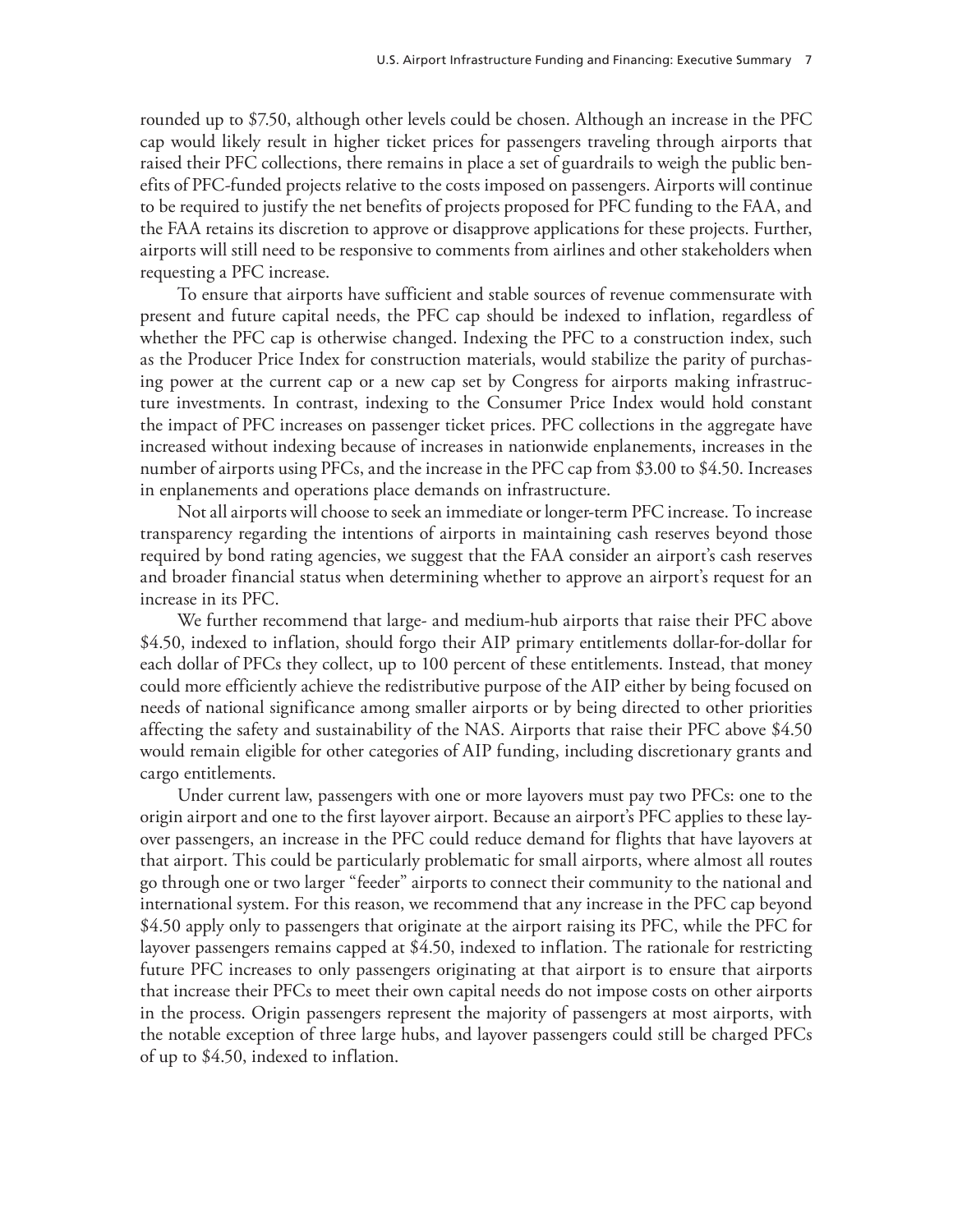#### **Changes to the Airport Improvement Program**

#### *Congress Should Remove the Automatic Doubling of Airport Improvement Program Primary Entitlements*

Under current law, whenever Congress appropriates at least \$3.2 billion to the AIP, primary entitlements per passenger double (subject to a cap), with those increases resulting in less money available for other AIP funds, including discretionary grants. As a consequence of this policy, annual AIP funding is spread across all primary airports according to their enplanements, and the FAA has less discretion to effectively direct funds to current high-priority projects at specific airports.

We recommend that Congress remove the triggered primary entitlement increase that occurs when Congress appropriates at least at \$3.2 billion to the AIP. Those airports not voluntarily forgoing AIP entitlements in return for the ability to collect PFCs could still receive comparable levels of AIP funding over time, but the timing and magnitude of annual grants would be better aligned with the timing and magnitude of needs. Airports could compete to receive more funds in the form of larger grants from the pool of discretionary funding, when needed, but would receive fewer guaranteed funds in the form of annual entitlements.

#### *Congress Should Consider Removing Nonprimary Entitlements*

As with primary entitlements, under current law, whenever Congress appropriates at least \$3.2 billion to the AIP, each nonprimary airport in the NPIAS receives an entitlement of up to \$150,000 instead of those funds going to more-flexible state apportionments for nonprimary airports. This amount is insufficient for major construction projects, and the existing state apportionment mechanism is both better suited to meet nonprimary airports' needs and has sufficient oversight mechanisms in place. We recommend that Congress eliminate nonprimary entitlements that occur under current law when the AIP appropriation is at least \$3.2 billion. As with the previous recommendation, airports could still compete to receive comparable levels of funding over time, but the timing and magnitude of individual distributions would be better aligned with the timing and magnitude of needs.

#### **Changes to the Airport and Airway Trust Fund**

#### *Congress Should Avoid the Accumulation of Large Uncommitted Airport and Airway Trust Fund Balances, While Still Maintaining a "Rainy Day" Reserve Fund*

Existing spending guarantee mechanisms in statute are designed to prevent the accumulation of a large uncommitted balance in the AATF and to ensure excise tax revenues are spent on aviation system priorities. In practice, the enforcement mechanism is weak and is regularly ignored by Congress. Under excise tax levels set in current law, a large uncommitted balance is projected to materialize. Congress should take advantage of the existing uncommitted balance to establish and maintain a "rainy day" fund to ensure funding levels can remain stable over time. In years that experience unusually low demand for air travel, such as 2002 and 2009, actual revenues to the AATF can fall approximately \$2 billion below projected revenues. A rainy day fund containing \$4 billion to \$6 billion would be sufficient to ensure that AATF outflows, for all purposes, can remain stable even in the face of two to three years of severe revenue shortfalls. However, after seeding the rainy day fund, additional revenues should be appropriated to meet clearly identified needs, as determined by the FAA.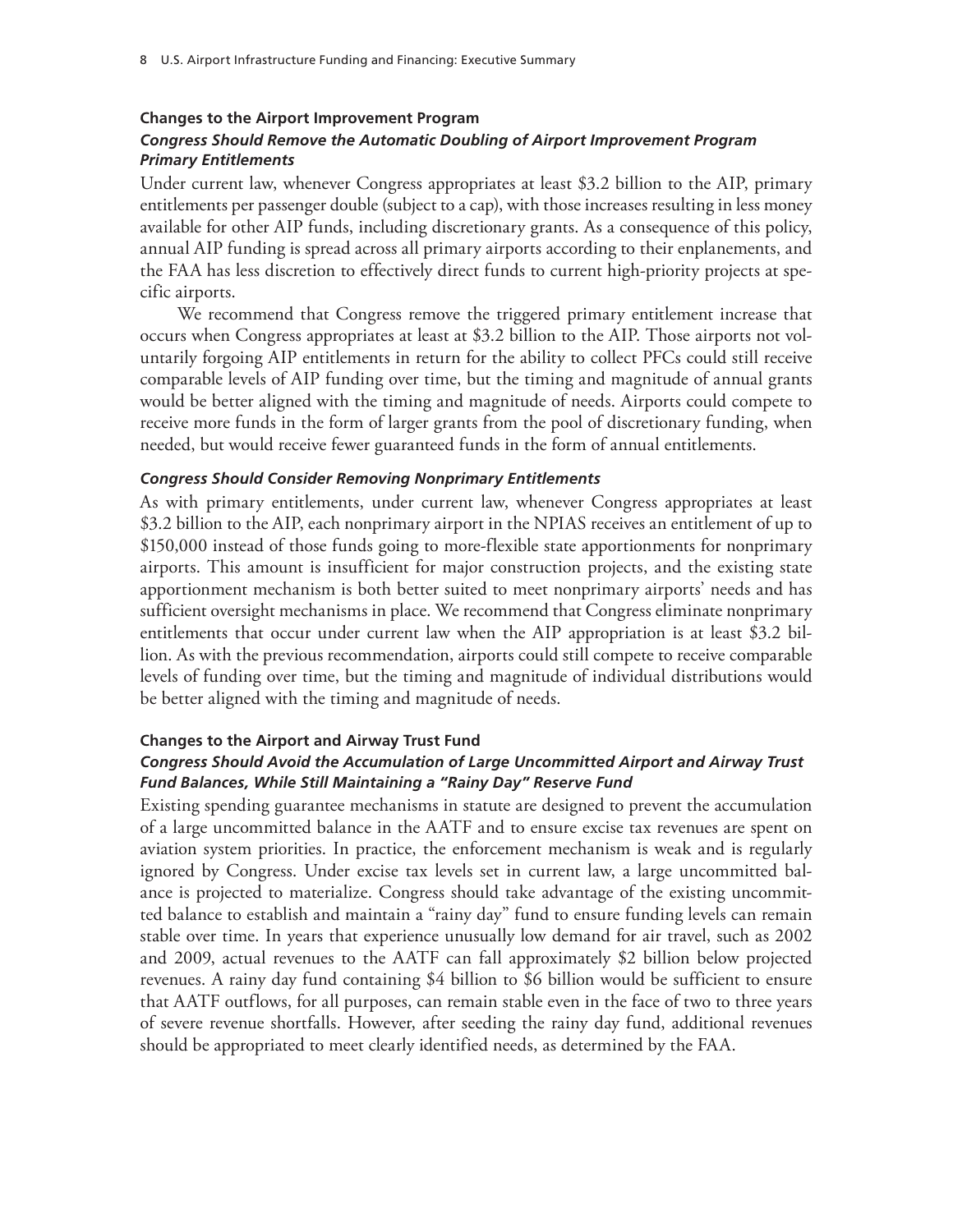#### *Congress Should Include Ancillary Fees in the Domestic Passenger Ticket Tax*

Ancillary fees are charges for airline-provided services or products that some airlines sell separately from tickets, such as checked baggage, advance seat assignments, and priority boarding. These fees are excluded from the 7.5 percent Domestic Passenger Ticket Tax that helps fund the AATF. This policy favors airlines that separate ancillary fees from their base ticket price over those that do not. Airlines should be free to separate ancillary fees if they wish, but the Domestic Passenger Ticket Tax should not incentivize one business model over another by taxing ancillary services differently than bundled ticket prices. However, Congress should not be collecting additional AATF revenue without a commitment to spend it, as noted in the preceding recommendation. For this reason, we recommend that Congress ask the FAA to help determine the level of reduction in the Domestic Passenger Ticket Tax that would make the taxation of ancillary fees revenue-neutral.

#### **Changes to Enforcement of Prohibitions on Revenue Diversion** *The FAA Should Increase Enforcement of Existing Rules*

Revenue diversion refers to the practice of airport sponsors spending aviation-related revenue on nonaviation purposes, a practice generally prohibited by law. Revenue diversion remains a significant problem, even though the FAA has sought to clarify its rules regarding the disposition of state-based fuel taxes in recent years. Generally, the pressure to divert revenue comes from other local interests and not airport management, which has every interest in retaining the revenues generated by airport operations. Thus, withholding AIP grants as a punishment for revenue diversion is not a well-targeted deterrence strategy. Under current law, the USDOT, if triggered by FAA enforcement action, has the authority to withhold other USDOT grants from airport sponsors (as opposed to withholding FAA grants from airport management) that remain out of compliance with revenue diversion rules. This withholding rarely occurs, but the FAA should pursue this path when compliance is not swift.

#### *Congress Should Phase Out Grandfathering*

Twelve airport sponsors were originally granted waivers in 1982 from prohibitions on revenue diversion because of their particularly complicated arrangements for mingling revenues and expenditures across multiple public assets under their jurisdiction. The grandfathering provision has already been removed for three of these airport sponsors, proving that ending this exception is possible. Ending this exception also is important for supporting good governance at the local level.

#### **Issues for Further Analysis**

#### **Many Airports and Routes Lack a Healthy Level of Competition**

Lack of competition can affect passengers in several ways. We highlight two cases here. First, many airports, cities, and routes are served by only one or two airlines. Lack of competition among airlines at a given airport can result in higher costs for travelers. In practice, PFC projects provide airports with a means of accommodating new entrants without a veto by legacy carriers, but competition cannot be enhanced solely through changes in infrastructure finance policy. Second, passengers also can be affected by lack of competition among airports in a given region. Under current law, airport sponsors that manage multiple airports can use PFC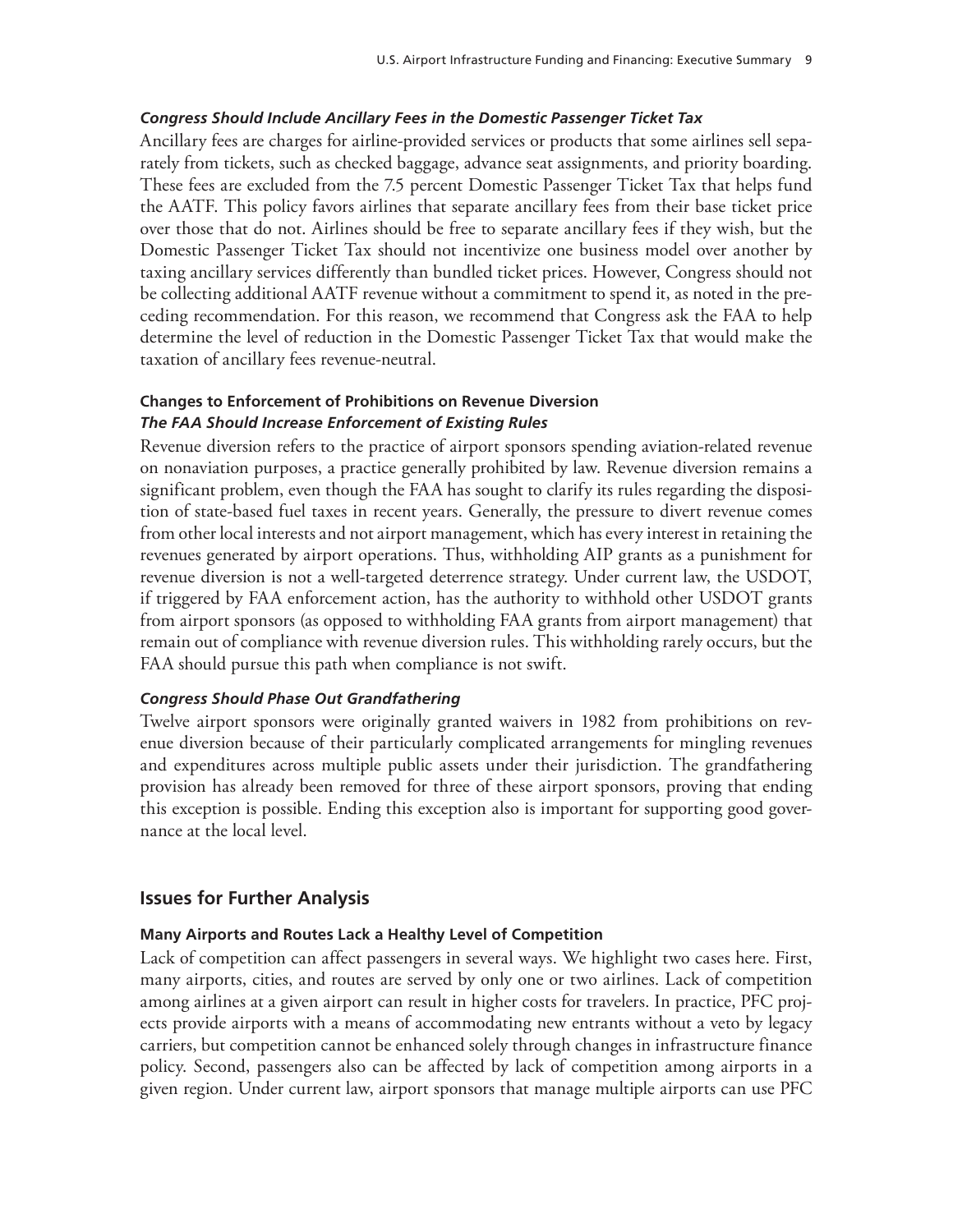funds collected at one of their airports to pay for projects at another of their airports. This does not occur often, but when it does, it challenges the notion that PFCs are a user fee. In both cases, broader regional economic issues and trade-offs are in play that require a more comprehensive assessment.

#### **Impacts of Regulations and Requirements Are Uncertain**

As previously noted, airports draw revenue from a wide variety of sources, each of which comes with its own rules and restrictions on how funds can be spent and who has approval authority. Many anecdotes have accumulated over the years about individual projects being delayed or stopped entirely as a consequence of local opposition, whether because of cost, noise, or encroachment into neighboring communities. But projects being halted or delayed by regulations or requirements is not necessarily inappropriate; impacts on other stakeholders are important considerations. This long-standing question in public policy remains a topic ripe for independent, objective, and rigorous analysis to provide Congress and other decisionmakers with clearer direction on how regulations can be harmonized and streamlined to increase their effectiveness and enhance their efficiency.

#### **Revenue-Neutral Alternatives to Fuel Taxes Will Eventually Be Needed**

Fuel taxes are not the largest portion of AATF revenue. Nonetheless, progress on developing and deploying electric planes could eventually lead to declines in fuel-based tax revenues while leaving the electric planes using the same or new infrastructure untaxed (a comparable situation applies to the gas tax supporting the Highway Trust Fund). To ensure stability and equity of funding, Congress should authorize the FAA to conduct a study that considers transitional or alternative tax structures, such as weight-based or operations-based taxes, including alternatives that would be revenue-neutral relative to revenues generated by the current levels of fuelbased taxes.

#### **Inventory Existing Infrastructure and Assess Infrastructure Capacity and Physical Condition**

Existing inventories and assessments of airport infrastructure have significant shortcomings. There is a need for an objective and analytically rigorous national inventory of existing airport infrastructure, air traffic control towers, and other air traffic facilities, and there is a need for an assessment of their current capacity, functionality, and physical condition. An up-to-date inventory and assessment of infrastructure conditions would provide a valuable foundation for Congress to make more-informed choices in the future about the levels of investment required across the different infrastructure types.

# **Summary of Findings on Section 122 Issues**

To ease the tracking of issues in Section 122, Table 3 provides a guide to the Section 122 findings and their locations within the full report.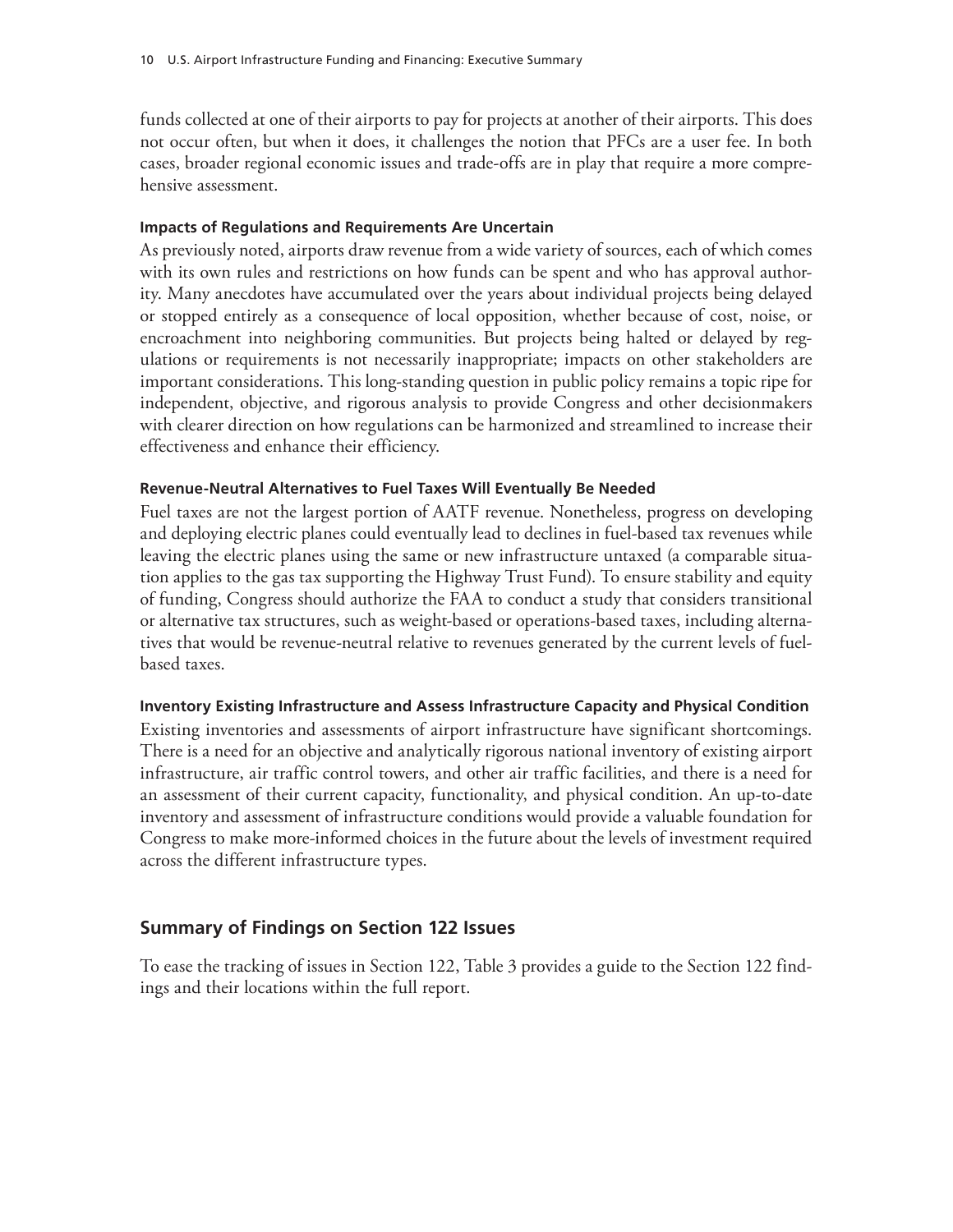| Subsection of<br><b>Section 122</b> | Issue                                                                                                                        | <b>Summary of Findings</b>                                                                                                                                                                                                                                                                                                                                                                                                                                                                                               | Chapter in<br><b>Full Report</b>            |
|-------------------------------------|------------------------------------------------------------------------------------------------------------------------------|--------------------------------------------------------------------------------------------------------------------------------------------------------------------------------------------------------------------------------------------------------------------------------------------------------------------------------------------------------------------------------------------------------------------------------------------------------------------------------------------------------------------------|---------------------------------------------|
|                                     | All Commercial Service Airports                                                                                              |                                                                                                                                                                                                                                                                                                                                                                                                                                                                                                                          |                                             |
| (c)(1)                              | Ability of airport<br>infrastructure<br>to meet current<br>and projected<br>passenger<br>volumes                             | Twenty airports (19 large hubs and one reliever) account for<br>96 percent of delays measured by the FAA's Operations Network<br>(OPSNET). Delays at most of these airports, as well as the<br>National Airspace System (NAS) as a whole, had been declining<br>since 2009 but have been increasing over the past three years<br>as enplanements have increased. Some of these delays could be<br>partially reduced by appropriate infrastructure investments.                                                           | Chapter<br>Eight                            |
| (c)(2)                              | Available<br>financial tools<br>and resources<br>for airports of<br>different sizes                                          | Airports of all sizes draw on multiple sources of funding. Larger<br>airports tend to generate most of their revenues from their<br>operations and take advantage of the municipal bond market. In<br>contrast, smaller airports rely on Airport Improvement Program<br>(AIP) and other grants for funding and have limited access to the<br>bond market.                                                                                                                                                                | Chapters<br>Four and<br>Seven               |
| (c)(3)                              | Available<br>financing tools<br>and resources for<br>airports in rural<br>areas                                              | Rural airports, which are predominantly smaller airports, rely<br>heavily on AIP and other grants as their major source of revenue,<br>with these grants accounting for more than 50 percent of their<br>revenue on average. Rural airports are less likely to participate in<br>the bond market.                                                                                                                                                                                                                        | Chapter<br>Four                             |
| (c)(4)                              | Current debt<br>held by airports<br>and its impact<br>on future<br>construction and<br>capacity needs                        | Over the last ten years, large-hub airports have increased their<br>debt by 34 percent, to \$73.6 billion in 2017, but their debt-to-<br>revenue ratio has remained relatively stable. Debt and debt-to-<br>revenue ratios across commercial service airports of all other sizes<br>have generally held steady over the past two decades. Airports'<br>ability to finance future construction and capacity needs will<br>depend on their financial status, regional and local economic<br>conditions, and other factors. | Chapter<br>Seven                            |
| (c)(5)                              | Impact of<br>capacity<br>constraints on<br>passengers and<br>ticket prices                                                   | As noted in (c)(1), 20 airports account for 96 percent of delays<br>measured by the FAA's OPSNET. These airports create delays for<br>passengers that propagate throughout the NAS.<br>Separately, the average inflation-adjusted domestic ticket price<br>fell from \$630 in 1993 to \$432 in 2018. Competition and market<br>conditions are the primary determinants of ticket prices. We do<br>not find evidence that capacity-enhancing projects significantly<br>affect ticket prices.                              | Chapter<br>Eight<br>Chapters<br>Two and Six |
| (c)(6)                              | of the passenger<br>facility charge<br>(PFC) from the<br>last increase in<br>2000 to the year<br>of enactment of<br>this Act | Purchasing power The purchasing power of the maximum per-enplanement PFC has Chapter Six<br>declined, from \$4.50 in 2000 to \$2.72 in 2018, expressed in year<br>2000 dollars indexed to construction prices.                                                                                                                                                                                                                                                                                                           |                                             |
| (c)(7)                              | Impact to<br>passengers<br>and airports of<br>indexing the PFC<br>for inflation                                              | If the \$4.50 PFC cap had been indexed to inflation in construction Chapter Six<br>prices in 2000, the current cap on passengers would be \$7.44. If<br>the cap were indexed to inflation moving forward, this would<br>prevent further erosion of its purchasing power. According to<br>historical precedent, airports' adoption of higher PFCs likely<br>would become widespread over time.                                                                                                                            |                                             |
| (c)(8)                              | How long<br>airports are<br>constrained<br>with current PFC<br>collections                                                   | PFC revenues at all large-hub airports but one are fully committed Chapter Six<br>to FAA-approved projects through 2022. Eighteen of 30 large hubs<br>have fully committed their PFC revenues until at least 2030, and<br>six are committed until at least 2040. Among the 31 medium hubs,<br>ten have fully committed their PFC revenues until at least 2030,<br>while 14 will have new revenues available by 2025.                                                                                                     |                                             |

#### **Table 3 Summary of Responses to Section 122 Issues**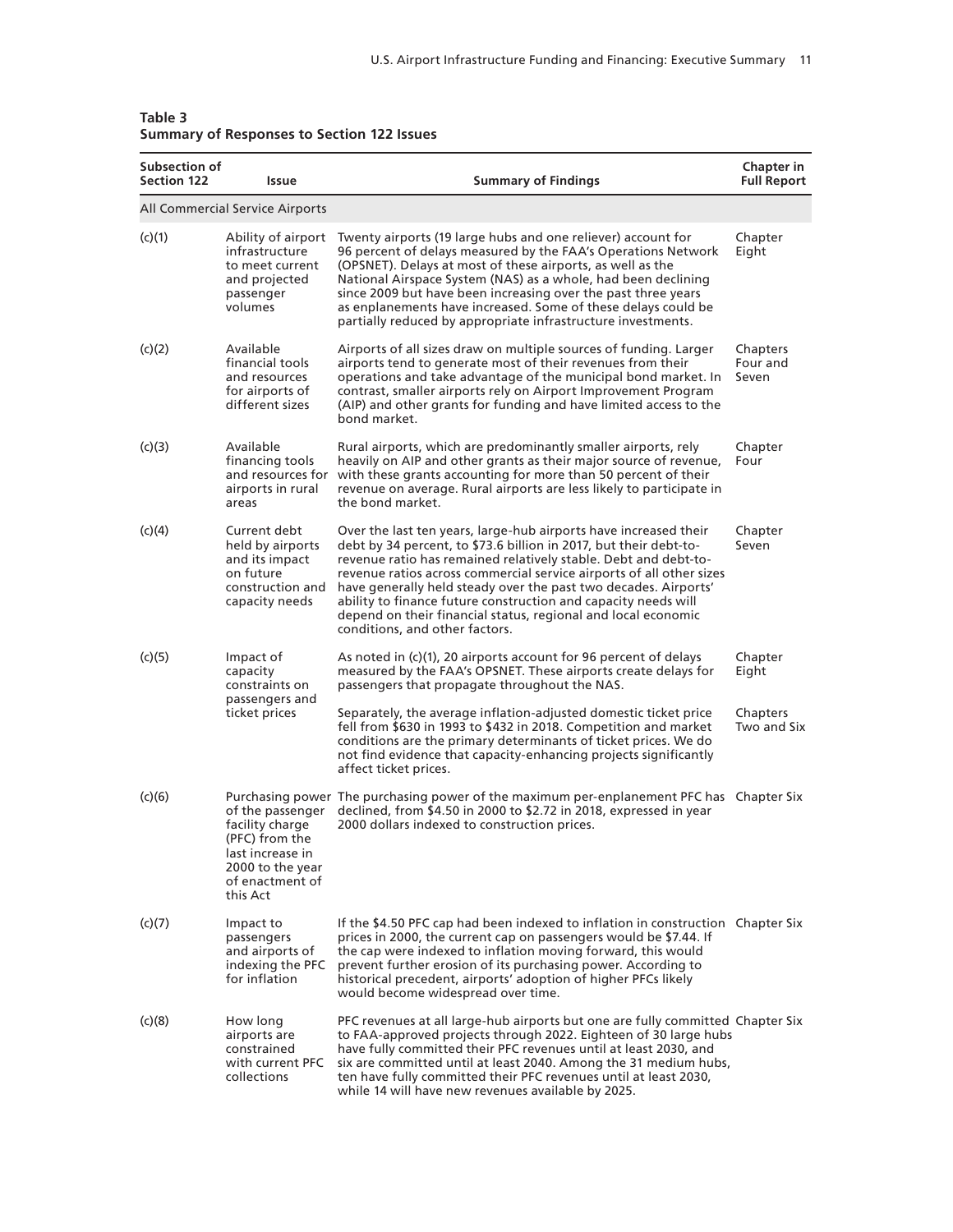#### **Table 3—Continued**

| <b>Subsection of</b><br><b>Section 122</b> | Issue                                                                                      | <b>Summary of Findings</b>                                                                                                                                                                                                                                                                                                                                                                                                                                                                                                                                                                                                                                                                                              | Chapter in<br><b>Full Report</b>     |
|--------------------------------------------|--------------------------------------------------------------------------------------------|-------------------------------------------------------------------------------------------------------------------------------------------------------------------------------------------------------------------------------------------------------------------------------------------------------------------------------------------------------------------------------------------------------------------------------------------------------------------------------------------------------------------------------------------------------------------------------------------------------------------------------------------------------------------------------------------------------------------------|--------------------------------------|
| (c)(9)                                     | Impact of PFCs<br>on promoting<br>competition                                              | Analysis of existing data does not provide conclusive evidence<br>of whether individual PFC projects have had impacts on<br>competition. Facilities funded with PFCs may not be leased on an<br>exclusive-use basis, and that policy element of the PFC program<br>might support competition. Airline hubbing decisions and local<br>economic conditions are more likely to drive significant changes in<br>competition.                                                                                                                                                                                                                                                                                                | Chapter Six                          |
| (c)(10)                                    | Additional<br>resources or<br>options to<br>fund terminal<br>construction<br>projects      | Airports typically combine funds from multiple sources to fund<br>terminal construction projects. Many funds come from airport<br>revenue. PFC funds can be used for non-revenue-generating<br>portions of terminals, while AIP grants are generally focused<br>on airside infrastructure. Expanding airports' revenue bases to<br>include the taxing of nonairport local businesses and residents<br>is unattractive to local governments and would increase the cost<br>of local goods and services unrelated to air travel. Privatization is<br>possible but rarely pursued; the Airport Investment Partnership<br>Program, established in 1997, allows airports to explore<br>privatization but has had few takers. | Chapters<br>Four<br>through<br>Seven |
| (c)(11)                                    | for use toward<br>noise reduction<br>and emission<br>reduction<br>projects                 | Resources eligible AIP grants and PFCs can be applied to noise reduction and<br>emission reduction projects. We found no evidence that resources Three<br>for these purposes are insufficient to meet current noise and<br>emissions requirements.                                                                                                                                                                                                                                                                                                                                                                                                                                                                      | Chapter                              |
| (c)(12)                                    | cost of projects<br>eligible for the<br>AIP and the<br>annual federal                      | Gap between the Airports consult with FAA regional staff to determine which AIP-<br>eligible projects to submit, given program funds and priorities.<br>This consultation process makes identifying the magnitude of<br>a funding gap difficult in practice. The FAA's list of AIP-eligible<br>projects exceeds annual AIP funding, but airports can and do use<br>funding provided other funds to pay for AIP-eligible projects.                                                                                                                                                                                                                                                                                       | Chapters<br>Five and<br>Eight        |
| (c)(13)                                    | Impact of<br>regulatory<br>requirements<br>on airport<br>infrastructure<br>financing needs | Airports draw revenue from a wide variety of sources, each of<br>which comes with its own rules and restrictions on how funds can<br>be spent and who has approval authority. A benefit of regulatory Four<br>processes is that they provide an opportunity for the public to<br>voice concerns or support for specific projects. Effects on project<br>completion timelines and cost are likely to vary depending on<br>local context. We were unable to estimate cumulative impacts.                                                                                                                                                                                                                                  | Chapters<br>Three and                |
| (c)(14)                                    | Airline<br>competition                                                                     | Over the past few decades, mergers and bankruptcies in the<br>airline industry have led to fewer overall airlines, with four<br>airlines currently responsible for 73 percent of available seat<br>miles and 80 percent of enplanements. National average fares<br>have fallen 36 percent since 1993, but fares on individual routes<br>fluctuate. Markets with fewer passengers are likely to be served<br>by fewer airlines.                                                                                                                                                                                                                                                                                          | Chapter<br>Two                       |
| (c)(15)                                    | Airline ancillary<br>fees and their<br>impact on ticket<br>pricing and<br>taxable revenue  | Some airlines have separated ancillary fees, such as fees for<br>baggage and reserved seats, from their base fares. Ancillary fees<br>that have been separated from base fares are exempt from the<br>7.5 percent excise tax that helps fund the Airport and Airway<br>Trust Fund (AATF). If the \$4.9 billion in baggage fees collected<br>by airlines in 2018 had been subject to the 7.5 percent tax, AATF<br>revenues would have been about \$367 million higher, all other<br>factors being equal.                                                                                                                                                                                                                 | Chapter<br>Five                      |
| (c)(16)                                    | to finance<br>necessary safety,<br>security, and<br>capacity projects                      | Ability of airports To date, airports have been able to finance necessary safety,<br>security, capacity, and environmental projects identified in<br>capital improvement plans. Their financial ability to continue<br>doing so in a timely manner varies. Policy changes that increase<br>revenue would enable some airports to initiate projects sooner<br>and at a lower borrowing cost than they could otherwise but<br>would likely increase passenger ticket prices.                                                                                                                                                                                                                                              | Chapter<br>Eight                     |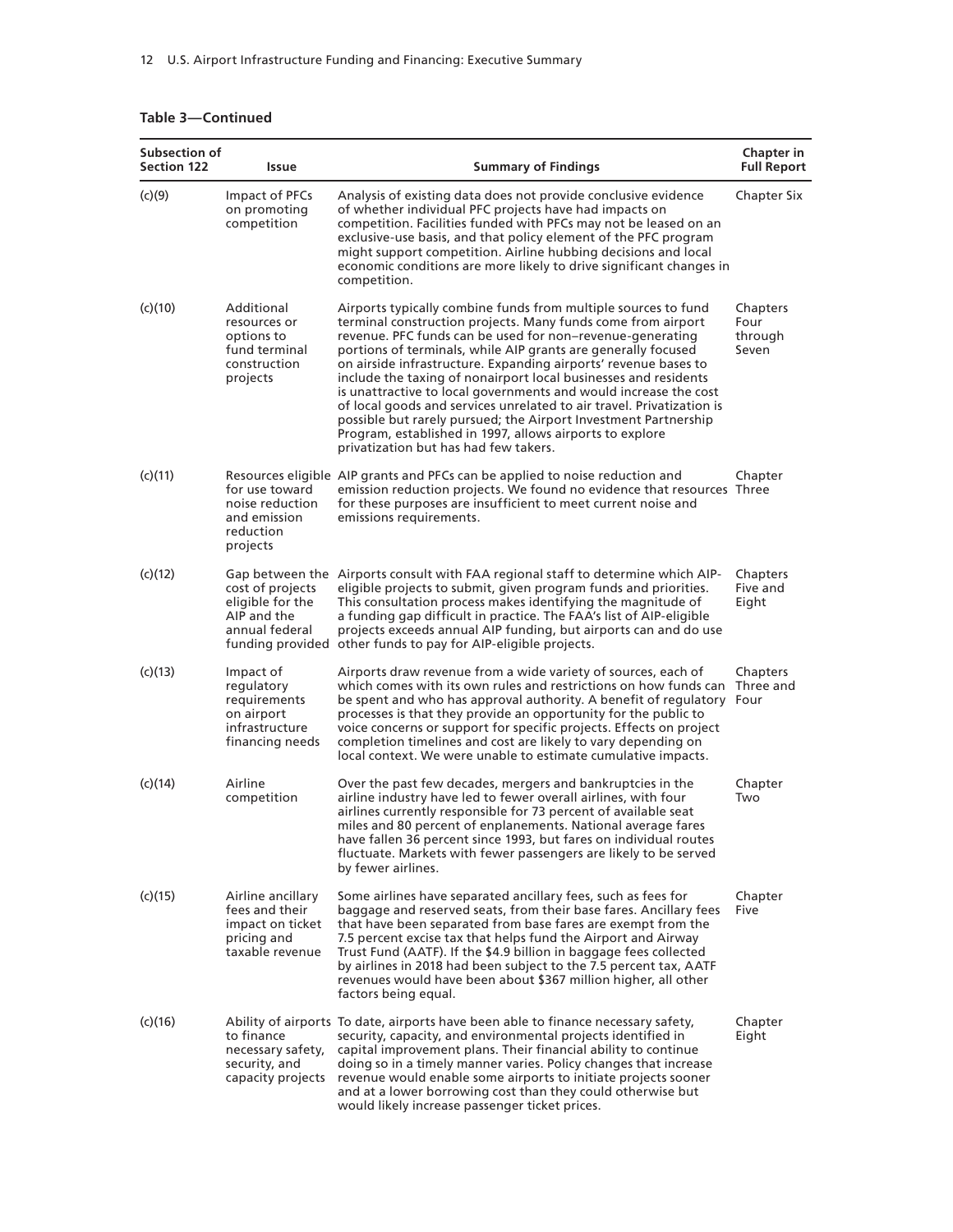| Table 3—Continued |  |  |
|-------------------|--|--|
|                   |  |  |

| Subsection of<br><b>Section 122</b> | Issue                                                                                                                                                                                   | <b>Summary of Findings</b>                                                                                                                                                                                                                                                                                                                                                                                                                                                                                                                                     | Chapter in<br><b>Full Report</b> |
|-------------------------------------|-----------------------------------------------------------------------------------------------------------------------------------------------------------------------------------------|----------------------------------------------------------------------------------------------------------------------------------------------------------------------------------------------------------------------------------------------------------------------------------------------------------------------------------------------------------------------------------------------------------------------------------------------------------------------------------------------------------------------------------------------------------------|----------------------------------|
| Large-Hub Airports                  |                                                                                                                                                                                         |                                                                                                                                                                                                                                                                                                                                                                                                                                                                                                                                                                |                                  |
| (d)(1)                              | Analyze the<br>current and<br>future capacity<br>constraints<br>of large-hub<br>airports                                                                                                | Nineteen large-hub airports account for 94 percent of delays<br>measured by FAA's OPSNET. Delays at most of these airports, as<br>well as the NAS as a whole, had been declining since 2009 but<br>have been increasing over the past three years as enplanements<br>have increased. Some of these delays could be partially reduced by<br>appropriate infrastructure investments.                                                                                                                                                                             | Chapter<br>Eight                 |
| (d)(2)                              | Quantify large-<br>hub airports'<br>infrastructure<br>requirements,<br>including<br>terminal,<br>landside,<br>and airside<br>infrastructure                                             | Infrastructure at large-hub airports served 534,507,475 domestic<br>commercial enplanements and 11,893,110 operations in 2018.<br>As noted in (d)(3), this use of airport infrastructure is expected<br>to grow. We cannot say how to convert these activity levels<br>to credible estimates of specific infrastructure requirements,<br>because this depends largely on the flexibility of airports' current<br>configuration, local context, market forces, and changes in<br>technology.                                                                    | Chapter<br>Two                   |
| (d)(3)                              | Quantify the<br>percentage<br>growth in<br>infrastructure<br>requirements<br>of the large-<br>hub airports<br>relative to other<br>commercial<br>service airports                       | The FAA's Terminal Area Forecast suggests that large-hub<br>airports' operations will increase by 19 percent and enplanements Eight<br>will increase by 30 percent from 2018 to 2030. Over the same<br>period, operations at medium hubs are forecast to grow<br>by 17 percent, small hubs by 10 percent, and non-hubs by<br>6 percent. This growth will likely lead to increased infrastructure<br>requirements, but local circumstances will determine whether<br>changes are required and, if so, their associated costs.                                   | Chapter                          |
| (d)(4)                              | Analyze how<br>much funding<br>from the AIP has<br>gone to meet<br>of large-hub<br>airports over the<br>past ten years                                                                  | In total, large hubs received about \$6 billion in AIP grants from<br>FYs 2009 to 2018. This was 17 percent of all AIP grant dollars over<br>that period. The percentage of large hubs' capital expenditures<br>that comes from AIP grants has declined, down to 5 percent in<br>the requirements FY 2018 from approximately 10 percent to 15 percent between<br>FYs 2009 and 2015. Under present policies, large- and medium-<br>hub airports forgo much of their AIP primary entitlement grants<br>when imposing PFCs but retain access to other AIP grants. | Chapter<br>Five                  |
| (d)(5)                              | Project how<br>much AIP<br>funding would<br>be available<br>to meet the<br>requirements<br>of large-hub<br>airports in the<br>next five years if<br>funding levels are<br>held constant | If appropriations, statutory entitlements, and the distribution of<br>discretionary funds that goes to large hubs were all to remain the Five<br>same as they have over the past ten years, then about \$3 billion of<br>AIP funding would be available for large hubs over the next five<br>years. This would represent 17 percent of the total AIP funding<br>that would be available over this five-year period.                                                                                                                                            | Chapter                          |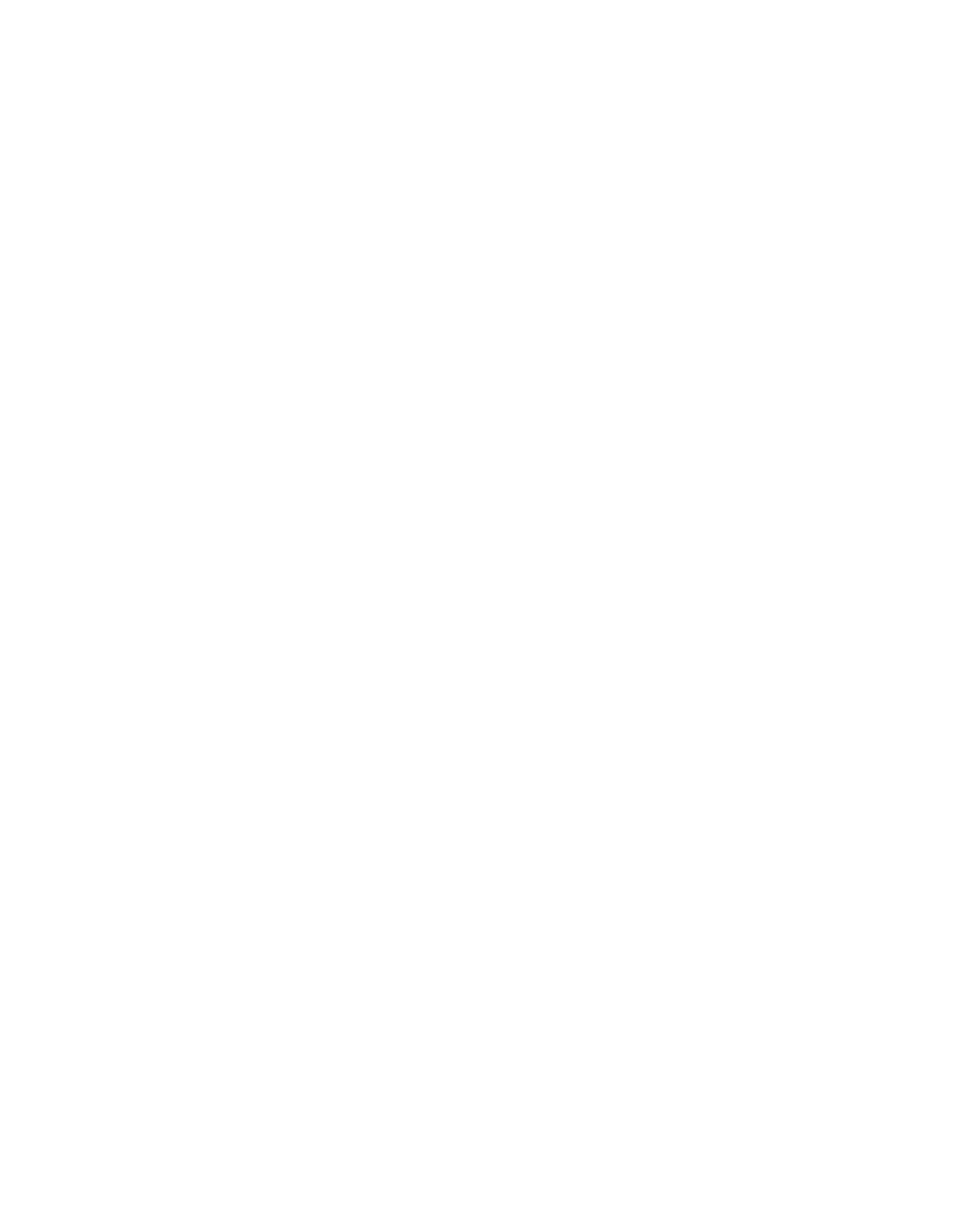# **References**

Bureau of Transportation Statistics, "Air Carrier Statistics (Form 41 Traffic) – All Carriers, T-100 Segment," updated April 2019. As of September 13, 2019:

[https://www.transtats.bts.gov/Tables.asp?DB\\_ID=111&DB\\_Name=Air%20Carrier%20Statistics%20](https://www.transtats.bts.gov/Tables.asp?DB_ID=111&DB_Name=Air%20Carrier%20Statistics%20%28Form%2041%20Traffic%29-%20All%20Carriers&DB_Short_Name=Air%20Carriers) %28Form%2041%20Traffic%29-%20All%20Carriers&DB\_Short\_Name=Air%20Carriers

FAA—*See* Federal Aviation Administration.

Federal Aviation Administration, "Overview: What is AIP?" webpage, updated November 15, 2017. As of June 24, 2019:

[https://www.faa.gov/airports/aip/overview/#eligible\\_projects](https://www.faa.gov/airports/aip/overview/#eligible_projects)

Miller, Benjamin M., Debra Knopman, Liisa Ecola, Brian Phillips, Moon Kim, Nathaniel Edenfield, Daniel Schwam, and Diogo Prosdocimi, *U.S. Airport Infrastructure Funding and Financing: Issues and Policy Options Pursuant to Section 122 of the 2018 Federal Aviation Administration Reauthorization Act*, Santa Monica, Calif.: RAND Corporation, 2020. As of January 16, 2020:

[https://www.rand.org/pubs/research\\_reports/RR3175.html](https://www.rand.org/pubs/research_reports/RR3175.html)

U.S. Department of Transportation, Office of Inspector General, *FAA Needs to More Accurately Account for Airport Sponsors' Grandfathered Payments*, Washington, D.C., Report No. AV2018041, April 17, 2018. As of September 6, 2019:

https://www.oig.dot.gov/sites/default/files/

[FAA%20Oversight%20of%20Grandfathered%20Airports%20Final%20Report%5E4-17-18.pdf](https://www.oig.dot.gov/sites/default/files/FAA%20Oversight%20of%20Grandfathered%20Airports%20Final%20Report%5E4-17-18.pdf)

USDOT—*See* U.S. Department of Transportation.